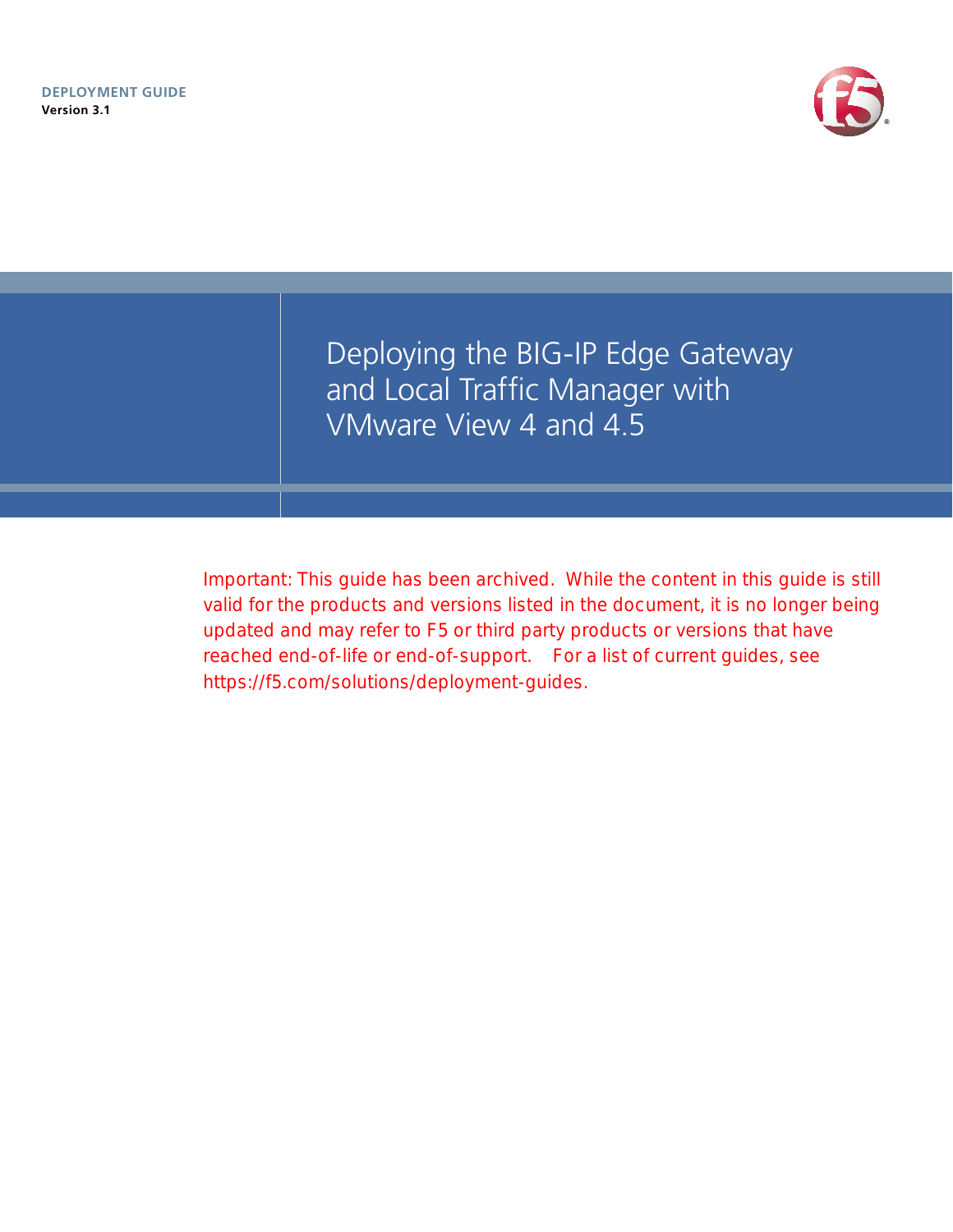# Table of Contents

## [Deploying F5 with VMware View](#page-3-0)

## [Configuring the BIG-IP Edge Gateway](#page-7-0)

| Creating the Network Access virtual server configuration objects  1-15 |  |
|------------------------------------------------------------------------|--|
|                                                                        |  |
|                                                                        |  |
|                                                                        |  |

## [Configuring the BIG-IP LTM for VMware View](#page-25-0)

| Modifying the VMware Virtual Desktop Manager global settings 2-2    |  |
|---------------------------------------------------------------------|--|
|                                                                     |  |
|                                                                     |  |
| Configuring the BIG-IP LTM system for VMware Connection Brokers 2-5 |  |
|                                                                     |  |
|                                                                     |  |
|                                                                     |  |
|                                                                     |  |
|                                                                     |  |
|                                                                     |  |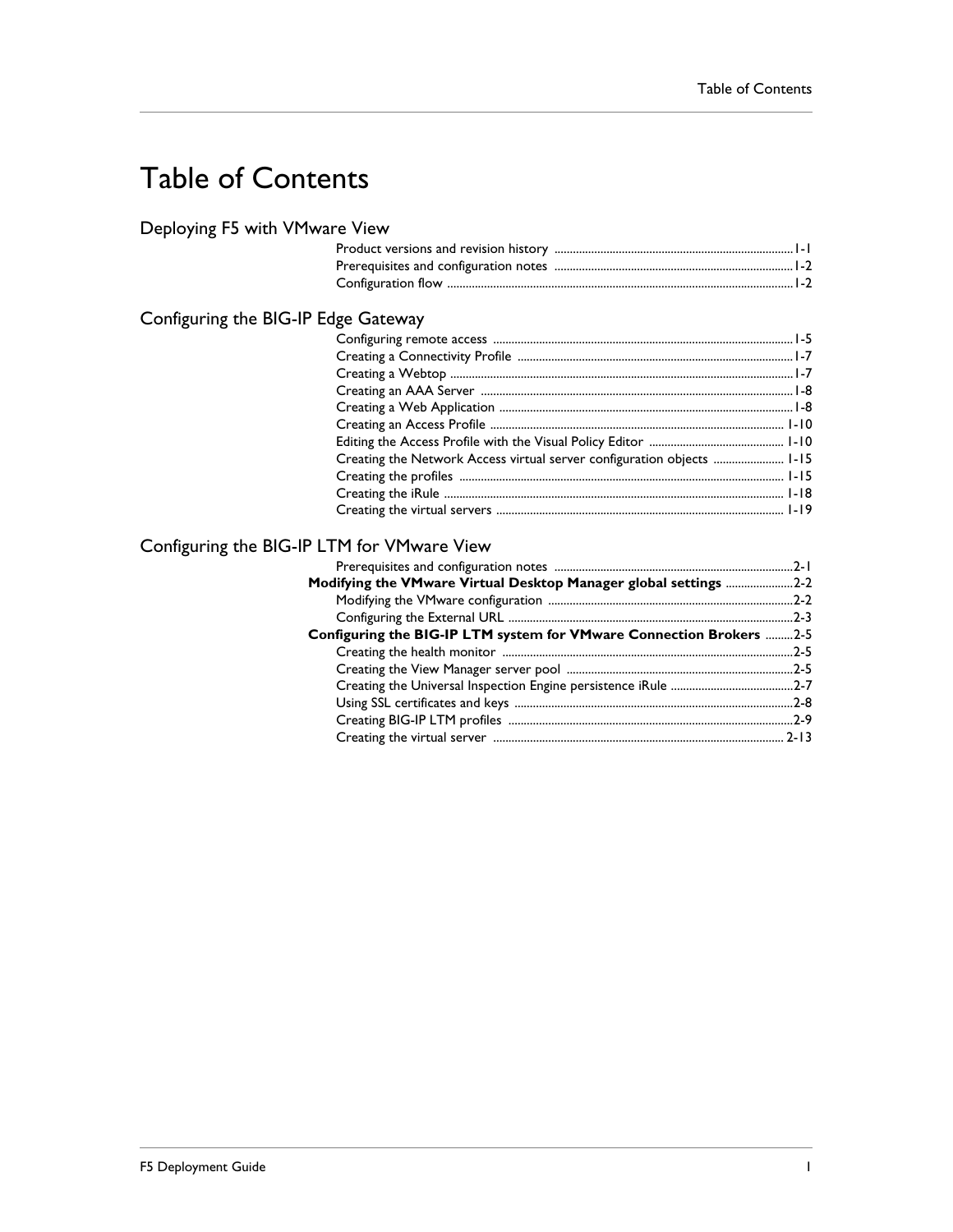

Deploying the BIG-IP Edge Gateway for VMware View

1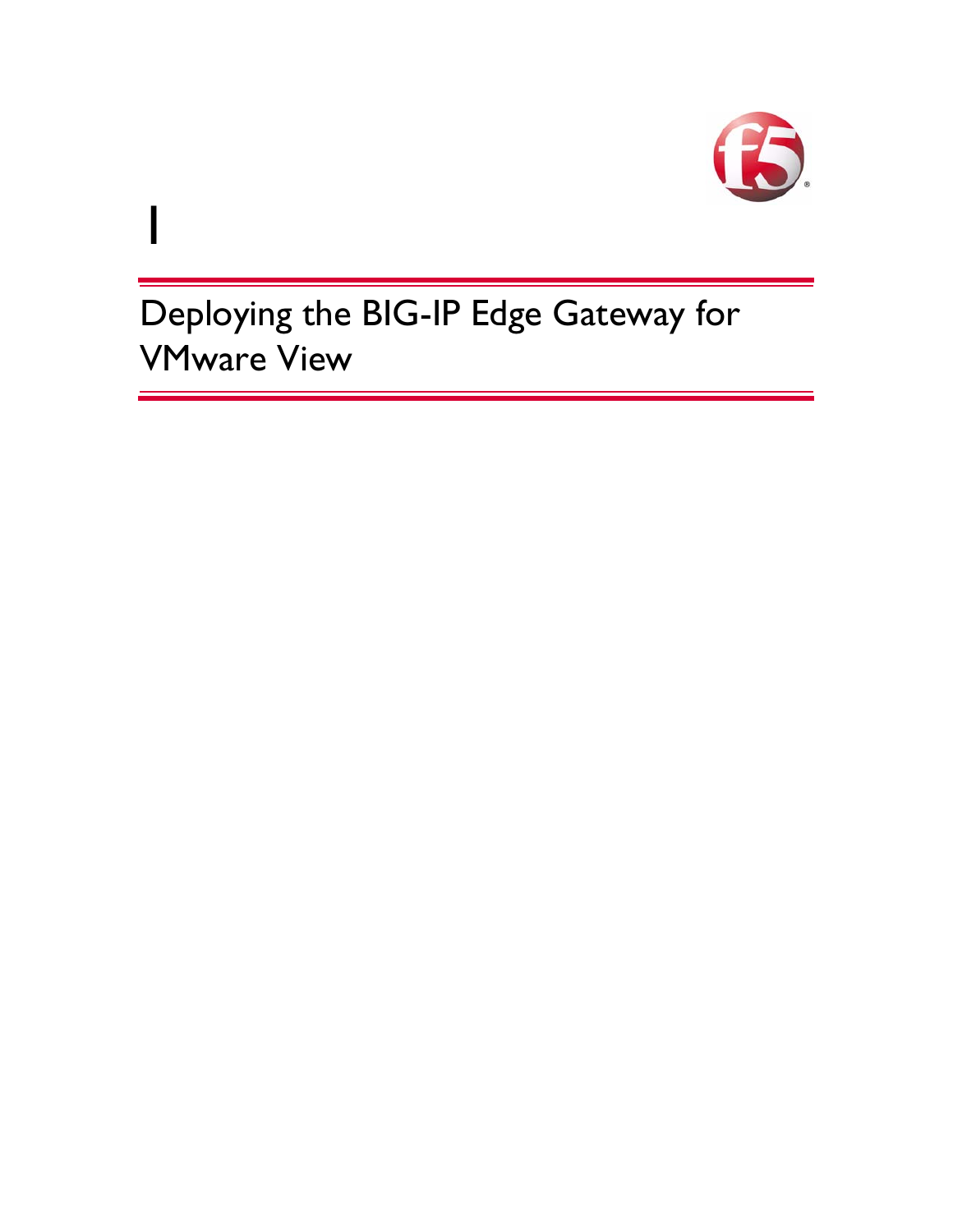# <span id="page-3-0"></span>Deploying F5 with VMware View

Welcome to the F5 Deployment Guide for VMware View (formerly Virtual Desktop Infrastructure: VDI). This document provides guidance and configuration procedures for deploying the BIG-IP Local Traffic Manager (LTM) and BIG-IP Edge Gateway version 10.2 with VMware View 4.0 and 4.5.

The VMware View portfolio of products lets IT run virtual desktops in the datacenter while giving end users a single view of all their applications and data in a familiar, personalized environment on any device at any location.

One of the unique features of this deployment is the ability of the BIG-IP LTM system to persist client to broker connections on a session by session basis. Other implementations commonly use simple/source address persistence, where all the connections from a single IP address are sent to one server. With the iRule described later in this document, the BIG-IP LTM is able to direct traffic with greater precision, resulting in a more uniform load distribution on the connection servers.

The BIG-IP Edge Gateway provides pre-logon checks to the endpoint device and supports a broad range of authentication mechanisms, including two-factor schemes and various back-end directory services. Edge Gateway can also enforce Active Directory group policies on corporate-owned and non-corporate-owned assets during the duration of the connection. Additionally, once authenticated, Edge Gateway guarantees the encryption of all VMware View transport protocols, whether natively encrypted or not. With all these features, Edge Gateway is able to replace the View Security Server.

This guide is broken into two main sections:

- *[Configuring the BIG-IP Edge Gateway](#page-7-0)*, on page 1-5
- *[Configuring the BIG-IP LTM for VMware View](#page-25-2)*, on page 2-1

For more information on the BIG-IP LTM or Edge Gateway, see *http://www.f5.com/products/big-ip/.*

[To provide feedback on this deployment guide or other F5 solution](mailto:solutionsfeedback@f5.com)  [documents, contact us at](mailto:solutionsfeedback@f5.com) *solutionsfeedback@f5.com*.

## <span id="page-3-1"></span>Product versions and revision history

Product and versions tested for this deployment guide:

| <b>Product Tested</b>      | <b>Version Tested</b> |
|----------------------------|-----------------------|
| <b>BIG-IP Edge Gateway</b> | 10.2                  |
| <b>BIG-IP LTM</b>          | 10.2                  |
| <b>VMware View</b>         | 4.0, 4.5              |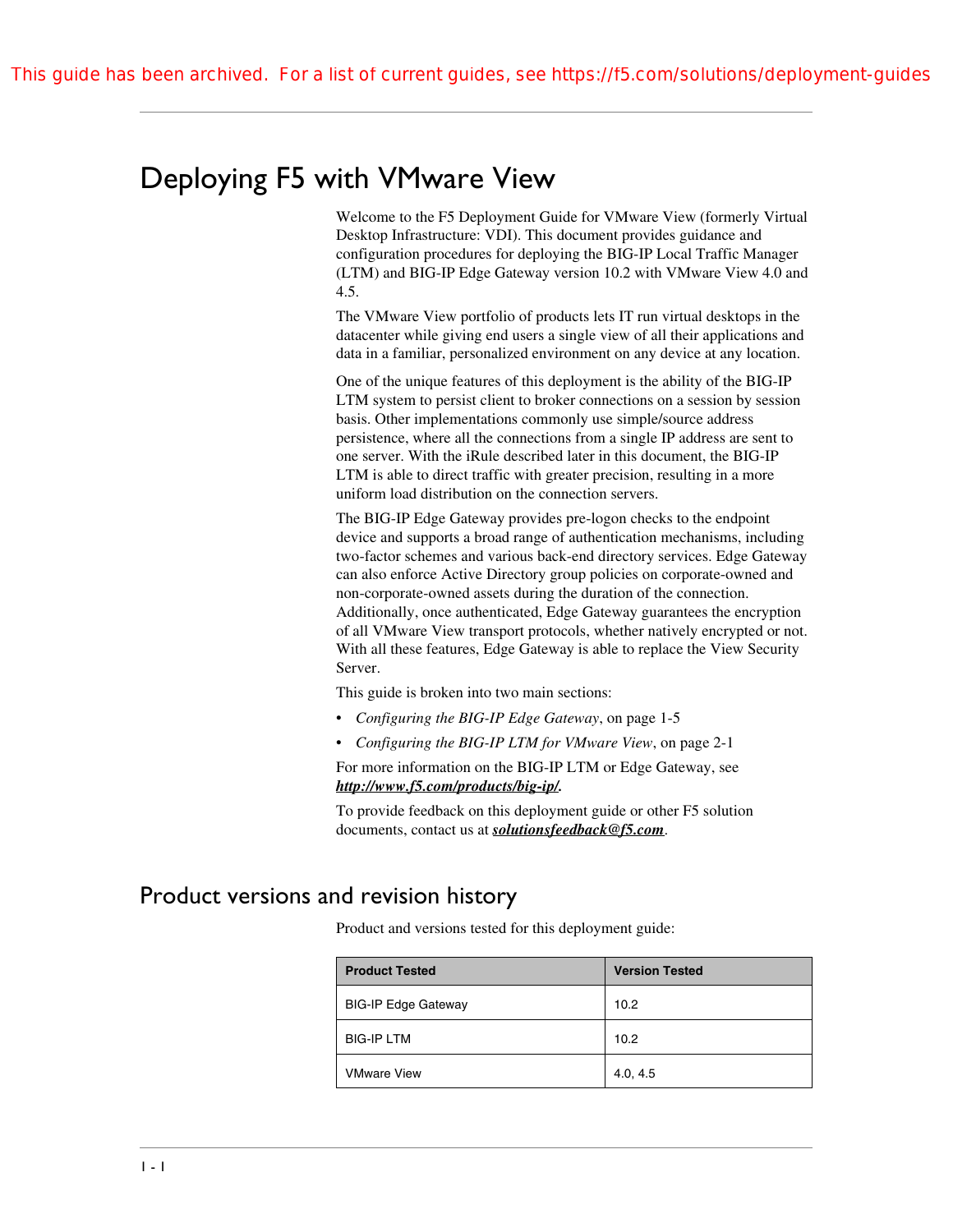| <b>Document Version</b> | <b>Description</b>                                                                                                                                                                |
|-------------------------|-----------------------------------------------------------------------------------------------------------------------------------------------------------------------------------|
| 1.0                     | New guide for View 4.0                                                                                                                                                            |
| 2.0                     | Added BIG-IP Edge Gateway chapter                                                                                                                                                 |
| 2.1                     | Modified line 15 of the iRule on page 1-18 from<br>set password \$value to<br>set password [URI:: decode \$value] to support the<br>full range of characters included in RFC2396. |
| 3.0                     | Added support for View 4.5                                                                                                                                                        |
| 3.1                     | Corrected procedures for modifying the View 4.5<br>configuration. Corrected the iRule on page 1-18.                                                                               |

## <span id="page-4-0"></span>Prerequisites and configuration notes

The following are prerequisites and configuration notes for this guide:

- ◆ If you are using or plan to use PC over IP (PCoIP), see the *[Special Note](#page-25-3)  [about PC over IP](#page-25-3)*, on page 2-1.
- ◆ Because the BIG-IP LTM is offloading SSL for the VMware deployment, this guide does not include VMware Security servers.
- ◆ This deployment guide is written with the assumption that VMware server(s), Virtual Center and connection brokers are already configured on the network and are in good working order.
- ◆ We recommend you enable direct connections to user's virtual desktops.
- ◆ [For this deployment guide, the BIG-IP LTM system must be running](http://www.f5.com/solutions/resources/deployment-guides/index.html#letterM)  [version 10.2. If you are using a previous version of the BIG-IP LTM](http://www.f5.com/solutions/resources/deployment-guides/index.html#letterM)  [system see the](http://www.f5.com/solutions/resources/deployment-guides/index.html#letterM) *Deployment Guide* index.
- ◆ *Important:* The current BIG-IP Application Template for View does not support PCoIP in View v4.0 or 4.5. We recommend using the following procedures for configuring the BIG-IP LTM with VMware View 4.0/4.5.

## <span id="page-4-1"></span>Configuration flow

The following chart for configuring remote access using an Access Policy (read from the bottom to the top) illustrates the setup of Network Access within Edge Gateway. The information about Web Application is included for reference but is not part of the setup for Network Access.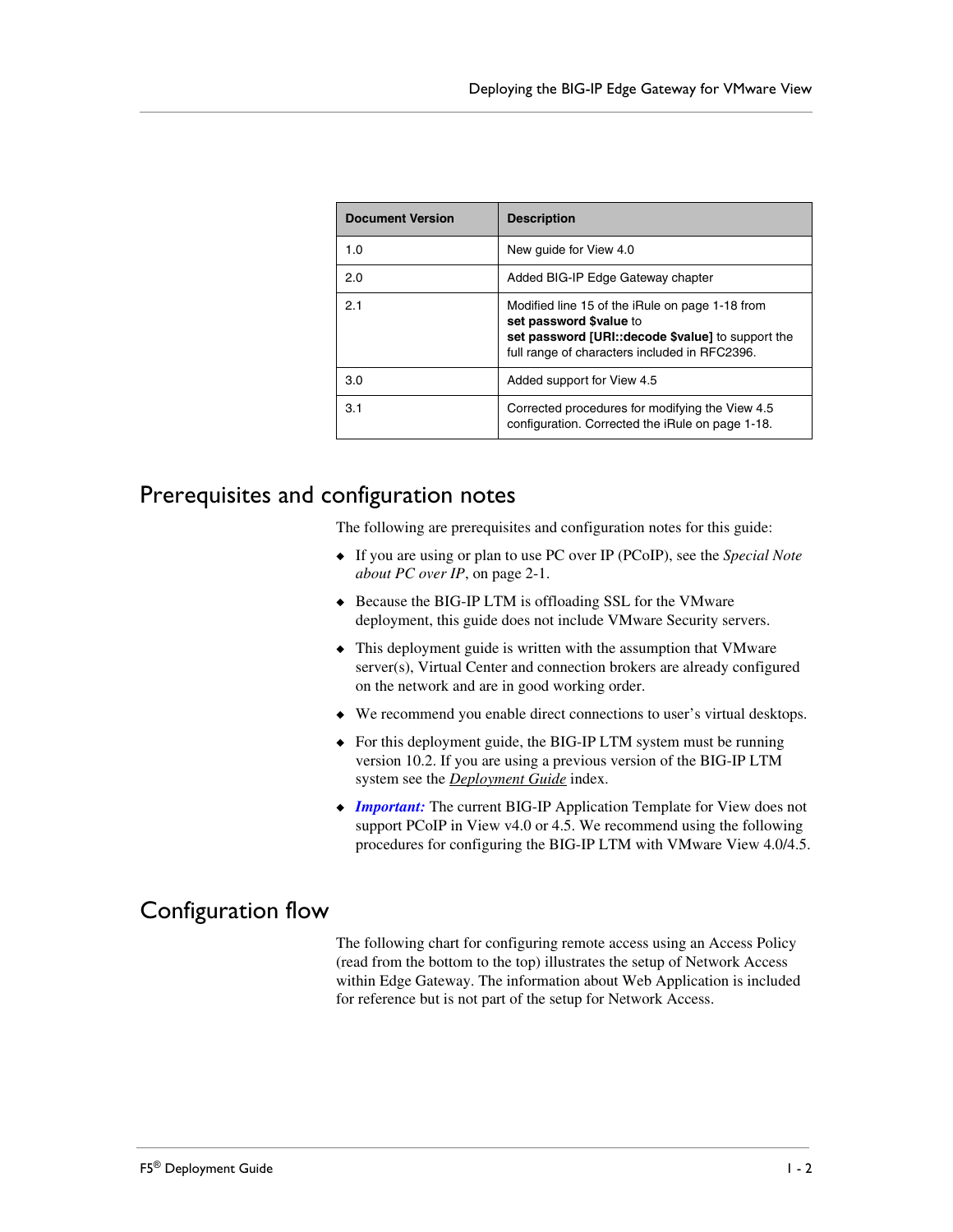

*Figure 1.1 Configuration flow*

Figure [1.2, on page 1-4](#page-6-0) is a logical configuration example of this deployment.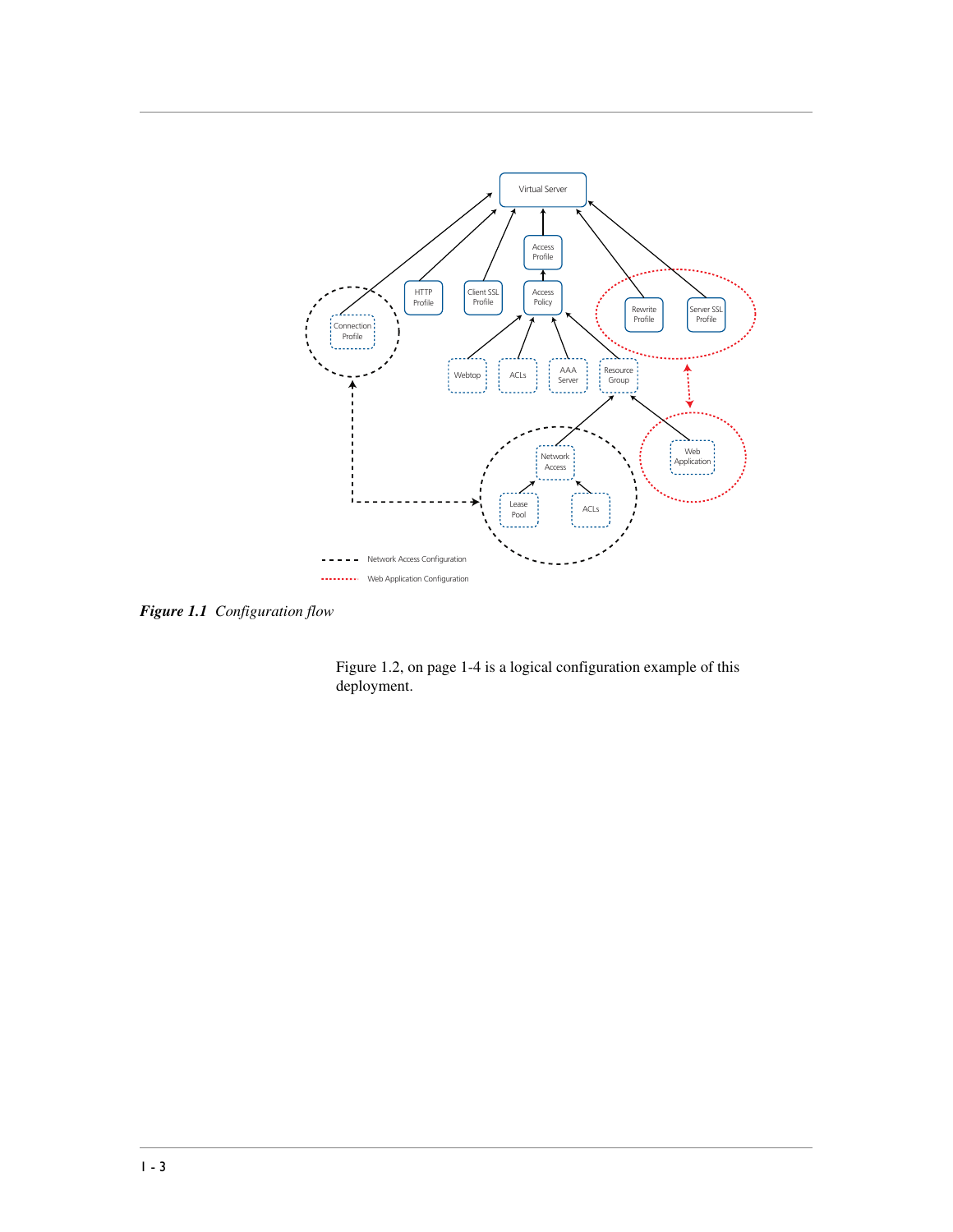

<span id="page-6-0"></span>*Figure 1.2 Logical configuration example*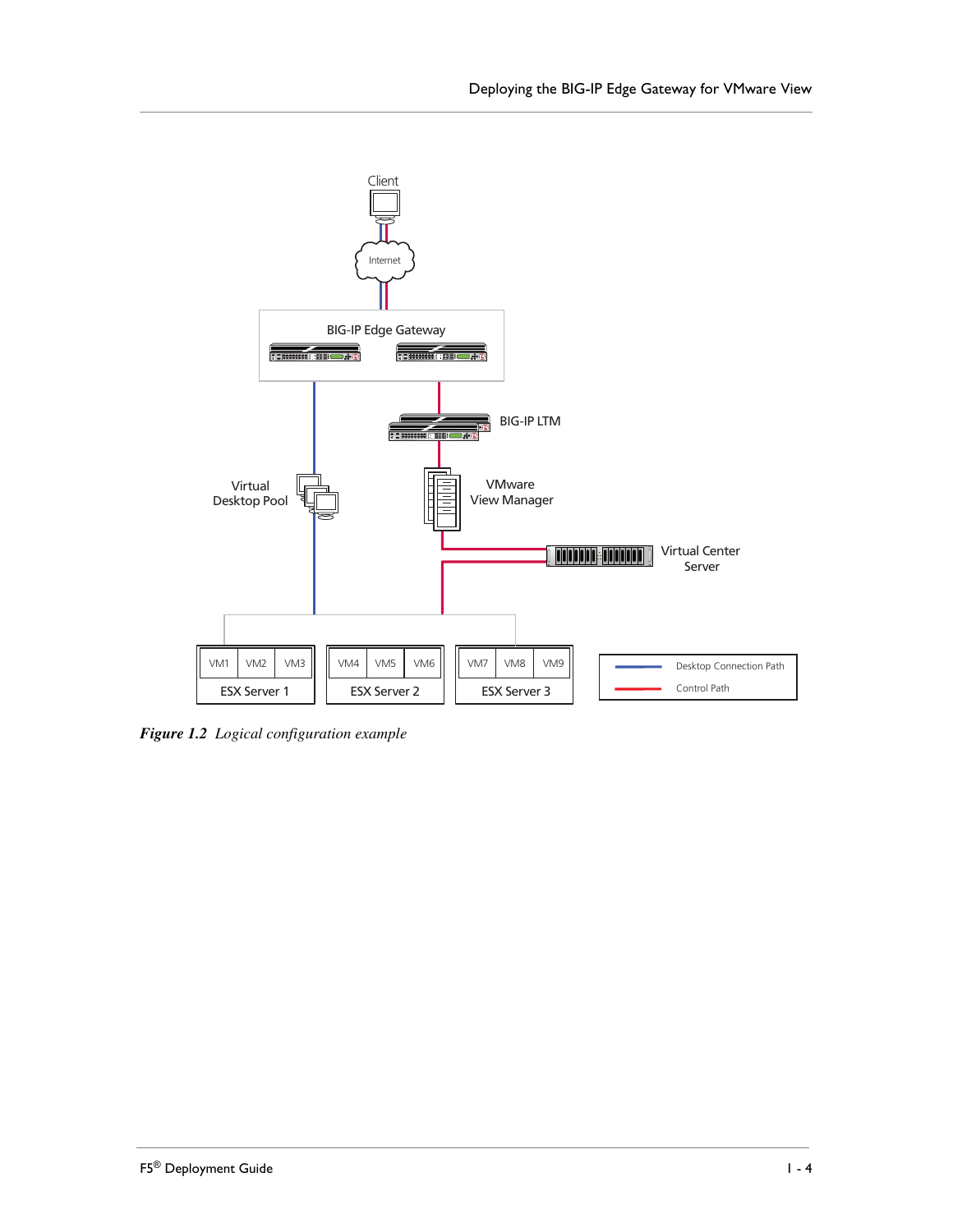# <span id="page-7-0"></span>Configuring the BIG-IP Edge Gateway

Use the following procedures to configure the BIG-IP Edge Gateway for VMware View.

## <span id="page-7-1"></span>Configuring remote access

To configure Remote Access, a Device Wizard is included in the product that assists in the setup of Network Access. In this guide, we describe the steps to complete the configuration manually.

#### **To configure remote access**

- 1. On the Main tab, expand **Access Policy**, and then click **Network Access**.
- 2. Click the **Create** button.
- 3. In the **Name** box, type a name. In our example, we type **View-remote-access**. You can optionally type a description.
- 4. In the General Settings section, next to **Lease Pool**, click the Add (**+**) button. The Lease Pool is the pool of IP Addresses that clients receive when they connect to the VPN.
	- a) In the **Name** box, type a name for the Lease pool. In our example, we type **View-lease-pool**.
	- b) Click the **IP Address Range** button.
	- c) In the **Start IP Address** and **End IP Address** boxes, type the appropriate IP addresses. In our example, we allow addresses from **192.0.2.1** to **192.0.2.255**.
	- d) Click the **Add** button.
	- e) Click the **Finished** button. You return to the Network Access list.

| Access Policy » Network Access : Lease Pools » New Lease Pool |                                                                                                                                                         |  |
|---------------------------------------------------------------|---------------------------------------------------------------------------------------------------------------------------------------------------------|--|
| <b>General Properties</b>                                     |                                                                                                                                                         |  |
| Name                                                          | View-lease-pool                                                                                                                                         |  |
| <b>Configuration</b>                                          |                                                                                                                                                         |  |
| Member List                                                   | Type: ○ IP Address ● IP Address Range<br>Start IP Address 192.0.2.1<br>End IP Address   192.0.2.255<br>Add<br>192.0.2.1 - 192.0.2.255<br>Delete<br>Edit |  |
| Finished<br>Cancel                                            |                                                                                                                                                         |  |

*Figure 1.3 Lease Pool configuration*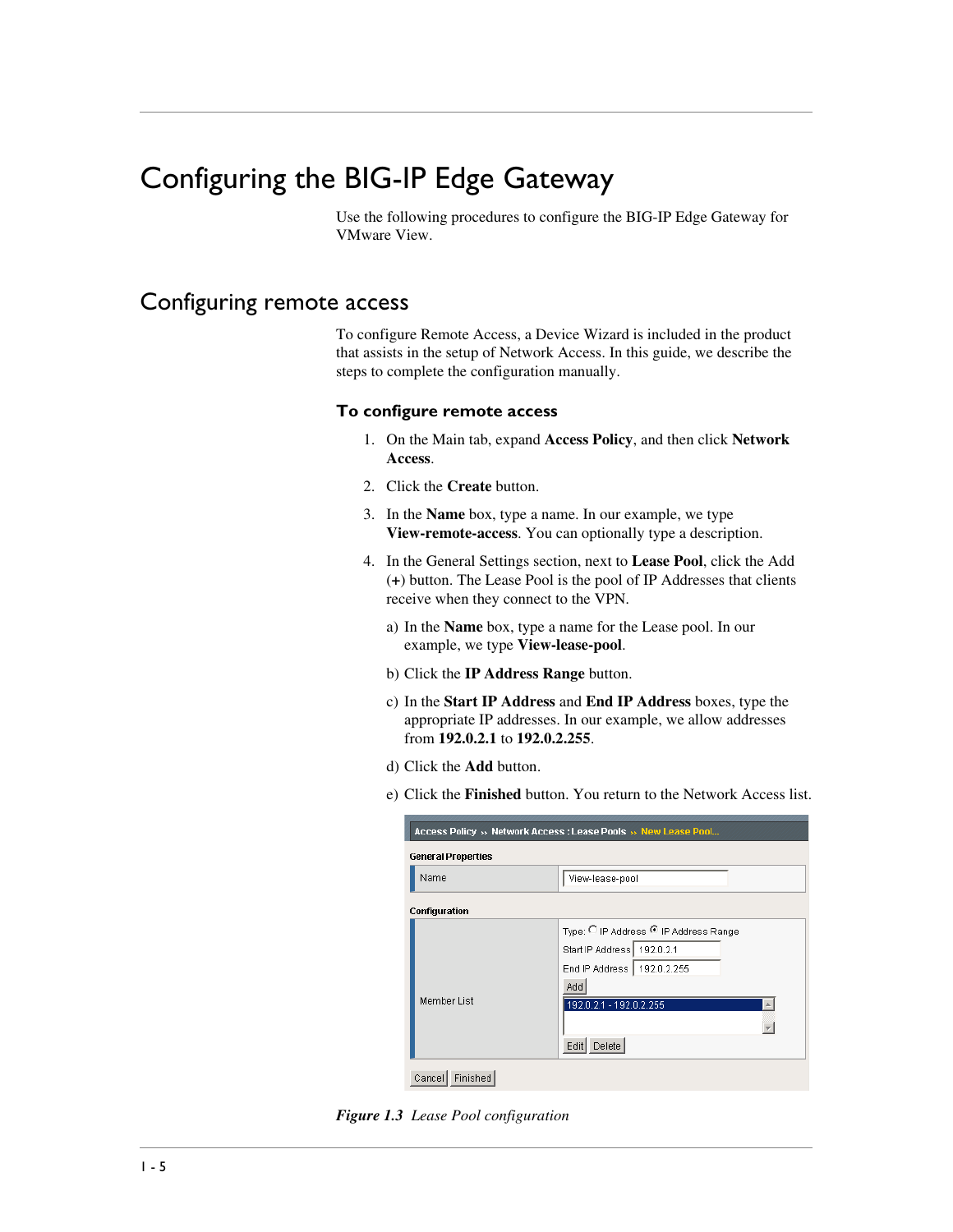- 5. If necessary, from the **Lease Pool** list, select the lease pool you just created. In our example, we select **View-lease-pool**.
- 6. From the **Compression** list, select **GZIP Compression**. This allows both the web browser client and the thick client to take advantage of compression between the client and the remote access server.

*Note: If Datagram TLS (DTLS) is configured (UDP based communication between client and Remote Access Server) GZIP compression is automatically disabled. DTLS and GZIP compression are incompatible with one another. If you enable GZIP compression it will be used for TCP connections. DTLS clients will use compression for network access tunnels.*

| Access Policy » Network Access: Network Access List » New Resource |                                   |  |  |
|--------------------------------------------------------------------|-----------------------------------|--|--|
| <b>General Properties</b>                                          |                                   |  |  |
| Name                                                               | View-remote-access                |  |  |
| Description                                                        | remote access for VMware View 4.5 |  |  |
| Basic<br><b>General Settings:</b>                                  |                                   |  |  |
| Lease Pool                                                         | View-lease-pool                   |  |  |
| Compression                                                        | GZIP Compression   ▼              |  |  |

*Figure 1.4 Network Access General settings*

- 7. From the **Client Settings** list, select **Advanced**.
- 8. In the Traffic Options section, you can choose to Force all traffic through the tunnel, or use split tunneling. With Split Tunneling enabled, the administrator needs to indicate which subnets should be routed through the VPN tunnel. If Split tunneling is not allowed, all traffic will go through the tunnel.
	- a) If you want all traffic to go through the tunnel, click **Force all traffic through tunnel**, and continue with Step 9.
	- b) If you want to use split tunneling, click **Use split tunneling** for traffic. The split tunneling options appear.
		- In the **LAN Address Space** section, in the **IP address** and **Mask** boxes, type the IP address and Mask of the LAN Address space that should go through the tunnel. In our example we indicate that the LAN address space is **192.168.0.0/16**.
		- In the DNS Address Space section, in the **DNS** box, type the DNS suffixes that are used in the target LAN.
		- In the Exclude Address Space section, type the IP address and Mask of any address space that should be excluded. For example, if a portion of the LAN should be inaccessible to remote access clients, it can be entered here. In our example, we indicate that **192.168.10.0/24** is excluded.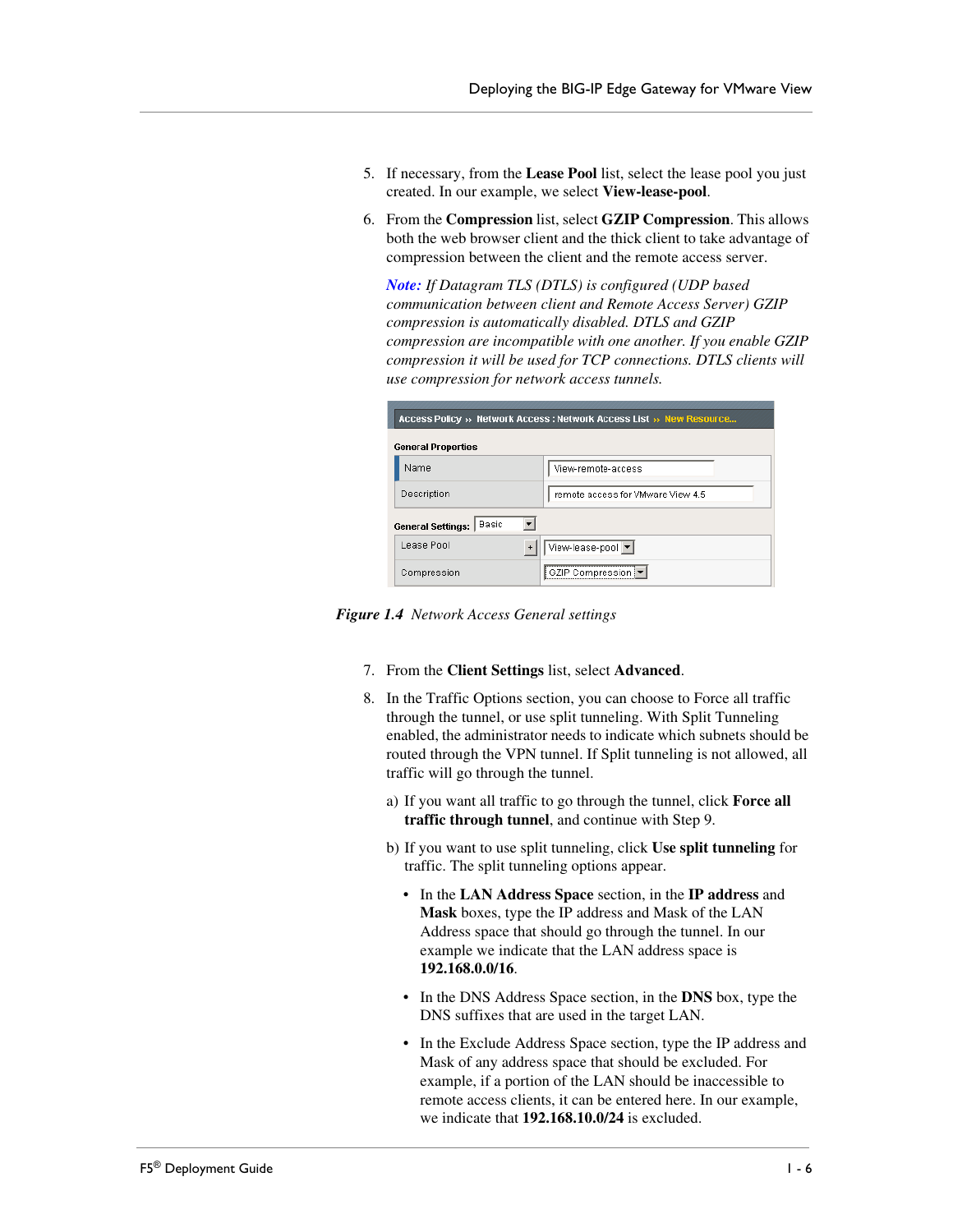- 9. The remaining options are also administrative, configure the settings as applicable to your configuration*.* In our testing and architecture we generally recommend the following settings:
	- a) In the Client Side Security section, we select **Prohibit routing table changes during Network Access Connection**.
	- b) In the Reconnect To Domain section, we select **Synchronize with Active Directory policies on connection establishment**.
	- c) In the DTLS section, check the box to enable DTLS. We recommend using DTLS protocol for optimum performance.

*Note: DTLS uses UDP port 4433 by default. Arrange to open this port on firewalls as needed. For DTLS, a UDP Virtual Server is required (described in [Creating the virtual servers](#page-21-0)*, on page 19*). If clients cannot connect with DTLS, they fall back to TCP based SSL.*

10. Click **Finished**.

# <span id="page-9-0"></span>Creating a Connectivity Profile

The next task is to create a connectivity profile.

#### **To create a connectivity profile**

- 1. On the Main tab, expand **Access Policy**, and then click **Connectivity Profile**.
- 2. Click the **Create** button.
- 3. In the **Name** box, type a name for this profile. In our example, we type **View-connectivity**.
- 4. Configure the rest of the options as applicable to your configuration. In our example, we leave all settings at the default.
- 5. Click **Finished**.

## <span id="page-9-1"></span>Creating a Webtop

In BIG-IP Edge, a Network Webtop is a pointer that initiates the download of the Edge client for browsers.

#### **To create a Webtop**

- 1. On the Main tab, expand **Access Policy**, and then click **Webtops**.
- 2. Click the **Create** button.
- 3. In the **Name** box, type a name for this webtop. In our example, we type **View-webtop**.
- 4. From the **Type** list, select **Network Access**.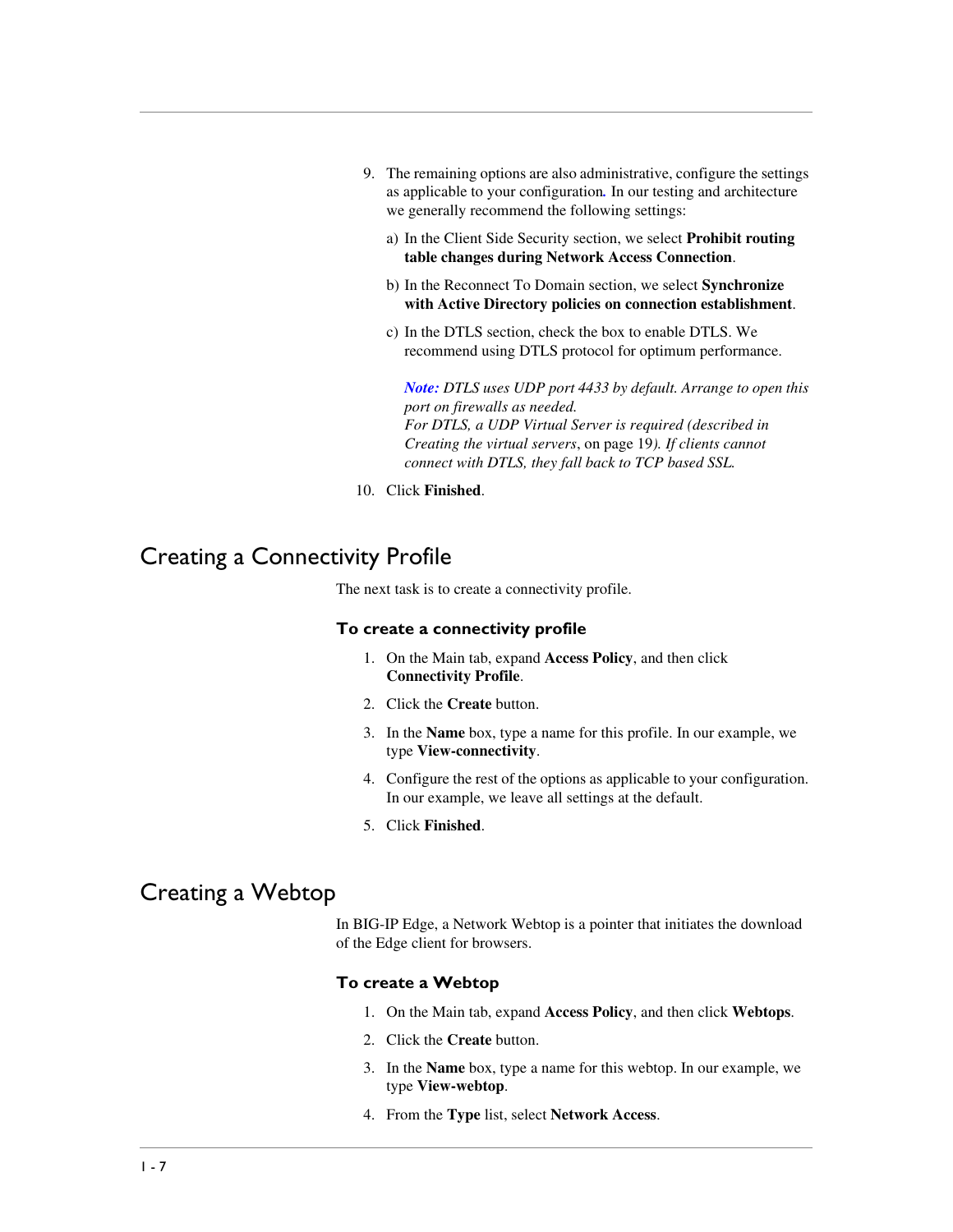- 5. If you want the browser window to be minimized to the system tray for Windows hosts, check the **Enabled** box.
- 6. Click **Finished**.

| Access Policy » Webtops » New Webtop |                                                      |  |
|--------------------------------------|------------------------------------------------------|--|
| <b>General Properties</b>            |                                                      |  |
| Name                                 | View-webtop                                          |  |
| Type                                 | Network Access<br>$\left\vert \mathbf{v}\right\vert$ |  |
| <b>Configuration</b>                 |                                                      |  |
| Minimize To Tray                     | $\nabla$ Enabled                                     |  |
| Repeat Finished<br>Cancel            |                                                      |  |

*Figure 1.5 New Webtop*

## <span id="page-10-0"></span>Creating an AAA Server

The Edge Gateway does not have a built-in authentication store therefore an authentication source must be specified. In this procedure, we create an AAA server.

#### **To create an AAA server**

- 1. On the Main tab, expand **Access Policy**, and then click **AAA servers**.
- 2. Click the **Create** button.
- 3. In the **Name** box, type a name for this profile. In our example, we type **View-ActiveDirectory**.
- 4. From the **Type** list, select the appropriate authentication method. For this example, we select **Active Directory**.
- 5. In the Configuration section, type the appropriate information relevant to your Active Directory services.
- 6. Click **Finished**.

## <span id="page-10-1"></span>Creating a Web Application

The next task is to create a Web Application. This Web Application contains the IP address of the BIG-IP LTM virtual server for the Connection Broker servers, where users are directed if the prelogon policy cannot detect the View client.

#### **To create a Web Application**

1. On the Main tab, expand **Access Policy**, and then click **Web Applications**.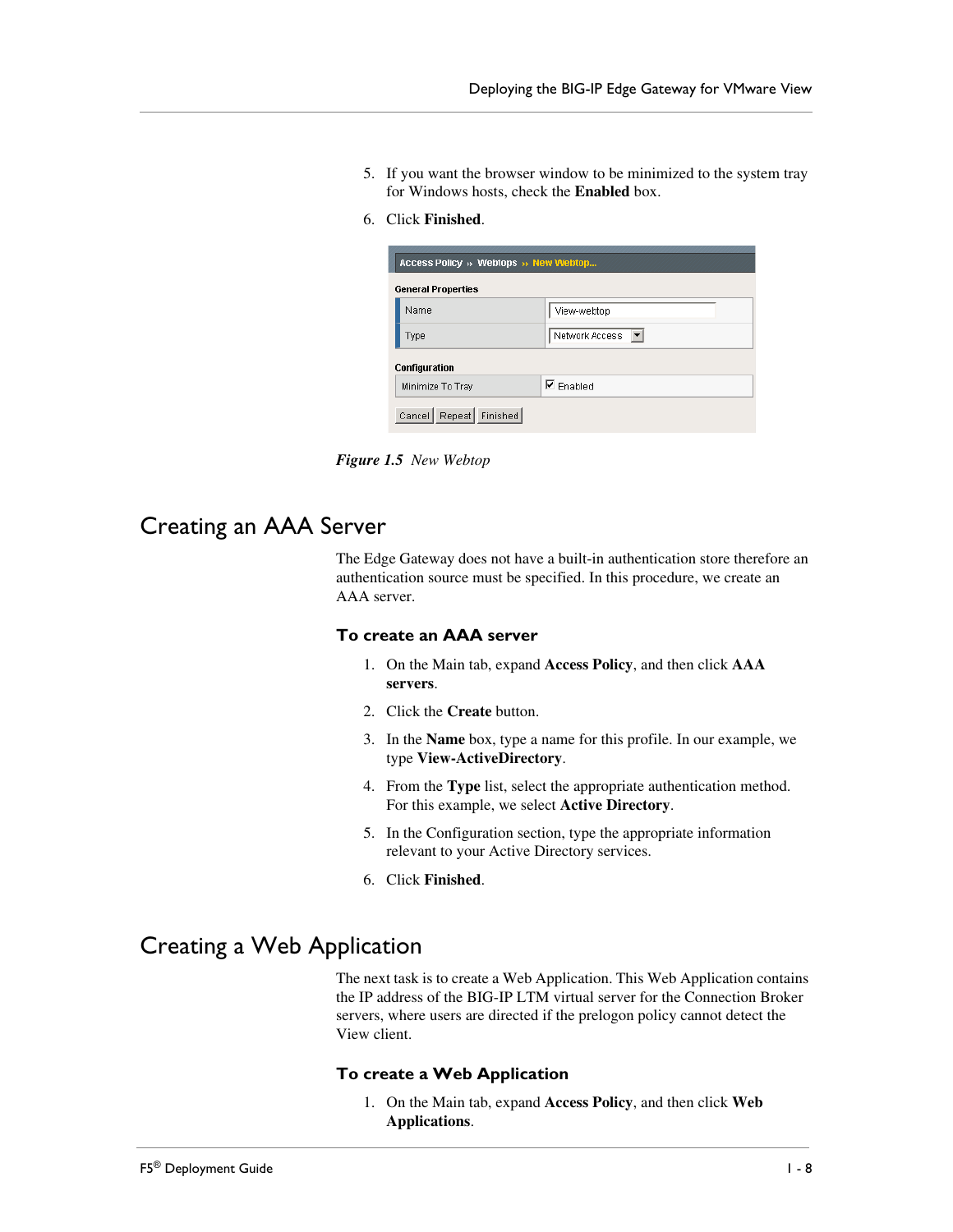- 2. Click the **Create** button.
- 3. In the **Name** box, type a name. In our example, we type **DownloadViewClient**.
- 4. In the **Patching** section, from the **Type** list, select **Minimal Patching**, and then click the **Scheme Patching** box.
- 5. Click the **Create** button. The Resource Items appear.
- 6. Click the **Add** button to the right of Resource Items.
- 7. In the Destination row, click the **IP Address** option button, and then in the **IP Address** box, type the IP address of the BIG-IP LTM virtual server you created for the Connection Broker servers in *[Creating the virtual server](#page-37-1)*, on page 2-13.
- 8. In the **Port** box, type **443**.
- 9. From the **Scheme** list, select **HTTP**.
- 10. In the **Paths** box, type **/\***
- 11. From the **Compression** list, select **GZIP Compression**.
- 12. Leave the other settings at their defaults.
- 13. Click the **Finished** button.

| Access Policy » Web Applications » DownloadViewClient |      |                                                                        |  |                    |
|-------------------------------------------------------|------|------------------------------------------------------------------------|--|--------------------|
| Properties<br>O.                                      |      |                                                                        |  |                    |
| <b>General Properties</b>                             |      |                                                                        |  |                    |
| Name                                                  |      | DownloadViewClient                                                     |  |                    |
| Partition                                             |      | Common                                                                 |  |                    |
| Description                                           |      |                                                                        |  |                    |
| Order                                                 |      | 0                                                                      |  |                    |
| $\vert$<br>Configuration: Basic                       |      |                                                                        |  |                    |
| Match Case For Paths                                  |      | $Yes$ $\blacksquare$                                                   |  |                    |
| Patching                                              |      | Type   Minimal Patching  <br>☑ Scheme Patching<br>$\Box$ Host Patching |  |                    |
| Delete<br>Update                                      |      |                                                                        |  |                    |
| Change Order<br>Add<br><b>Resource Items</b>          |      |                                                                        |  |                    |
| Host or IP Address/Mask<br>$\checkmark$               | Port | Paths                                                                  |  | SSO Configurations |
| 10.105.132.40/32                                      | 80   | 广                                                                      |  |                    |
| Remove                                                |      |                                                                        |  |                    |

*Figure 1.6 Web Application configuration*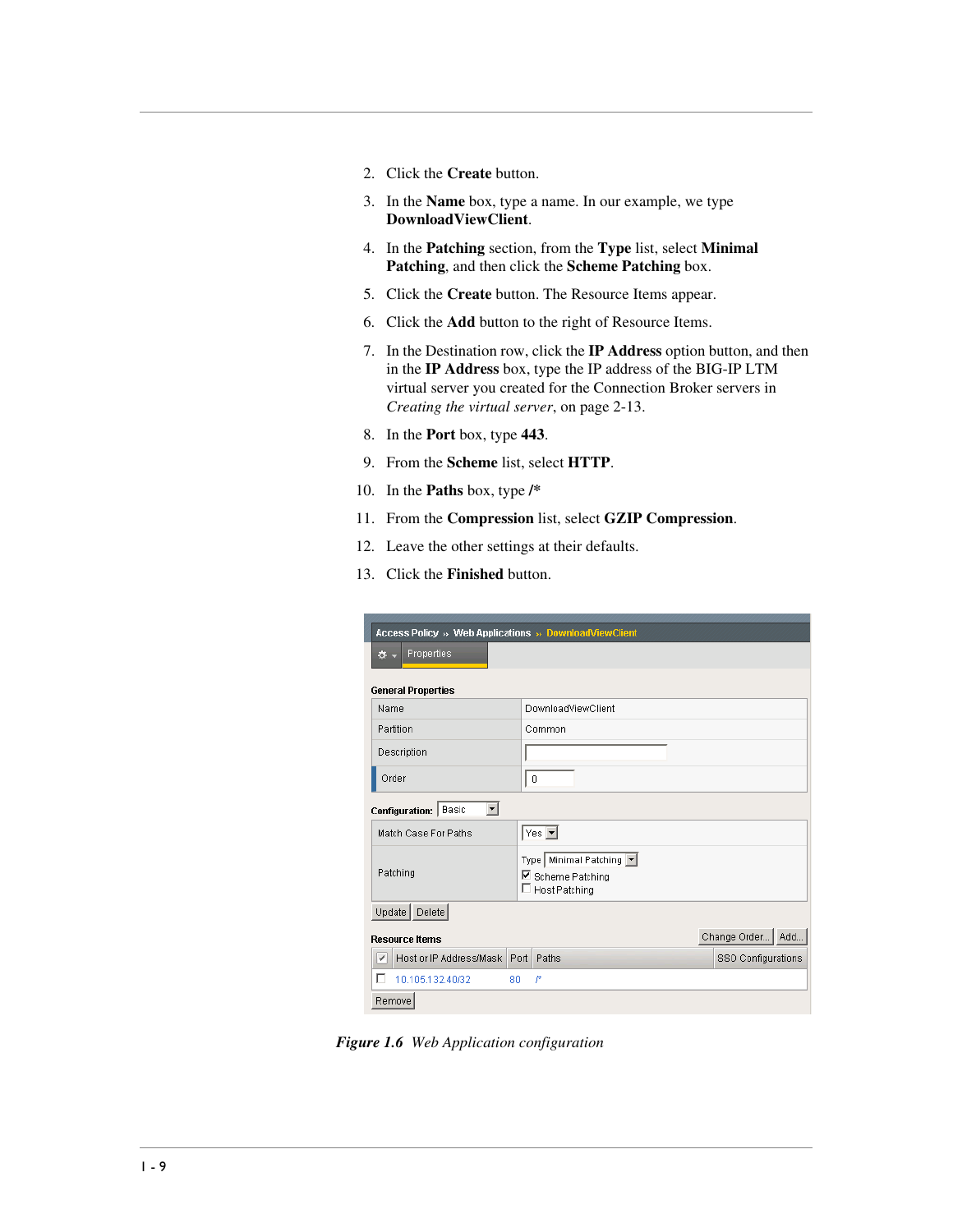## <span id="page-12-0"></span>Creating an Access Profile

The Access Profile ties together all of the other pieces in order to create a Network Connection VPN Tunnel. The Access Profile is also where the Visual Policy Editor (VPE) is located, which allows for complex workflows to be designed.

#### **To create an Access Profile**

- 1. On the Main tab, expand **Access Policy**, and then click **Access Profiles**.
- 2. Click the **Create** button.
- 3. In the **Name** box, type a name for this profile. In our example, we type **View-access**.
- 4. In the Settings section, configure the options as applicable for your configuration. In our example, we leave all of the settings at their defaults. Note that depending on licensing, the number of concurrent users may be limited. The other timeouts are administrative choices.
- 5. In the Configuration section, configure the settings as applicable to your environment. In our example, we accept all of the defaults. We are not using Single-Sign-On configurations or specific Logout URIs. However, we do leave **Secure Cookie** checked.
- 6. In the Language Settings section, if you are configuring the Edge Gateway in a language other than English, configure as applicable for your language. In our example, we accept English as the default language.
- 7. Click **Finished**.

## <span id="page-12-1"></span>Editing the Access Profile with the Visual Policy Editor

The next task is to open the View-access profile and edit it using the Visual Policy Editor (VPE). The VPE is a powerful visual scripting language that offers virtually unlimited options in configuring an Access Policy. For detailed information on the VPE please see the product documentation.

In the following procedure, we configure a policy using the Visual Policy Editor. In this example, we first check the client's operating system, send an Unsupported Operating System message to any user who is not using Microsoft Windows XP.

#### **To edit the Access Profile**

- 1. On the Main tab, expand **Access Policy**, and then click **Access Profiles**.
- 2. Locate the Access Profile you just created, and in the Access Policy column, click **Edit**.

The Visual Policy Editor opens in a new window.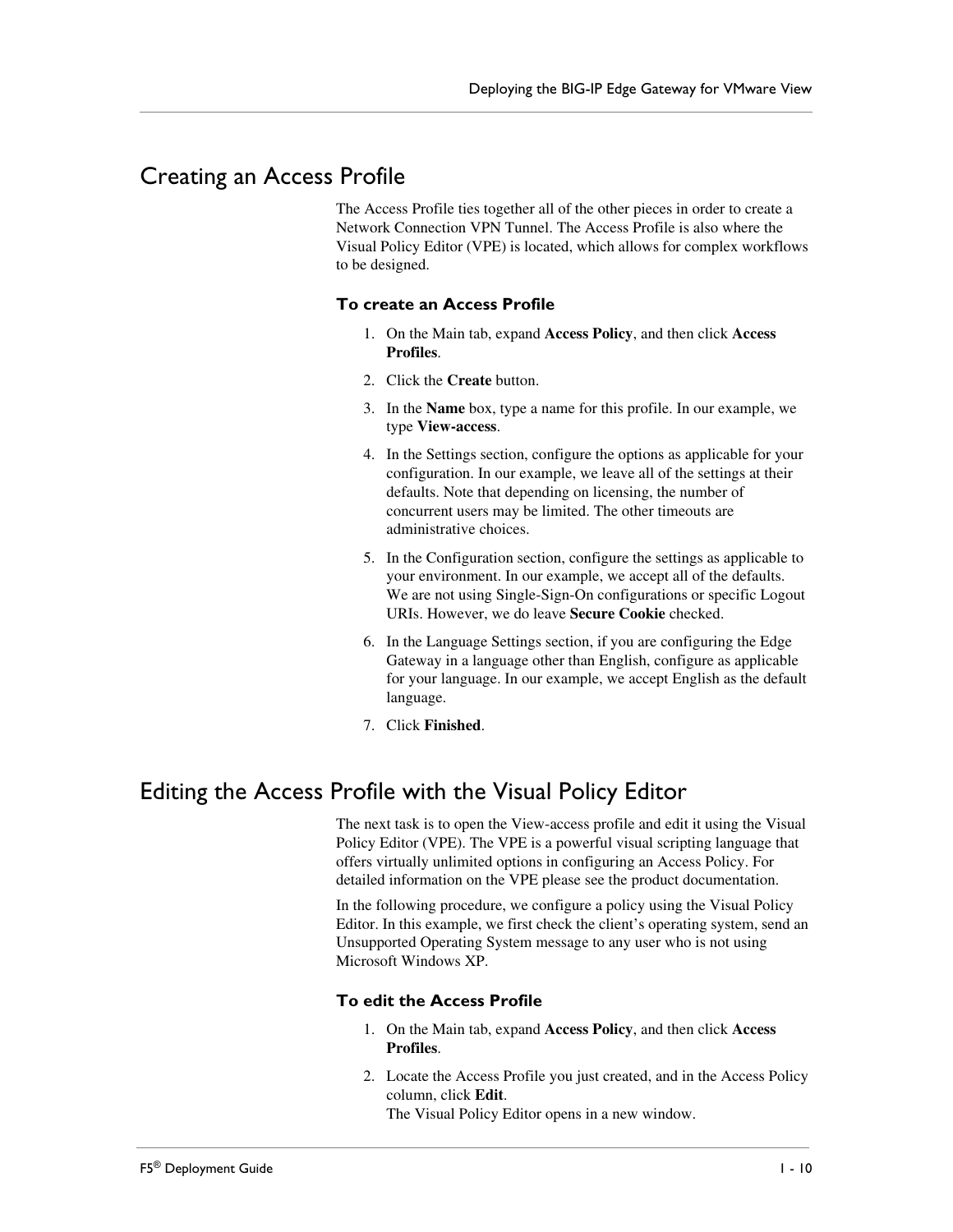- 3. Click the **+** symbol between **Start** and **Deny**. A box opens with options for different actions.
- 4. In the Server Side Checks section at the bottom of the box, click the Client OS option button, and then click the **Add Item** button at the bottom of the box. Paths for eight different operating systems appear.
- 5. Click the **Add New Macro** button. The new macro box opens.
	- a) In the **Name** box, type a name for this macro. In our example, we type **UnsupportedOSMessage**.
	- b) Click the Save button. The Macro appears under the Access Policy.
	- c) Click the Expand (+) button next to UnsupportedOSMessage.
	- d) Click the **+** symbol between **In** and **Out**. A box opens with options for different actions.
	- e) Click the **Message box** option button, and then click **Add Item**.
	- f) In the **Name** box, type a unique name for this box. In our example, we type **serviceNotAvailableforThisOS**.
	- g) You can optionally change the Language.
	- h) In the **Message** box, type the message you want users to see. In our example, we type **This service is available for Windows XP clients only**.
	- i) You can optionally modify the Link text. Clicking the link sends the user to the next object in the path, which is Deny in our example.
	- j) Click the **Save** button. The macro is now ready to use in the following step.
- <span id="page-13-0"></span>6. Click the **+** symbol between **Windows 7** and **Deny**. A box opens with options for different actions.
- <span id="page-13-1"></span>7. In the Macrocalls section, click the option button for the macro you just created, and then click the **Add Item** button. In our example, we click **UnsupportedOSMessage**.
- 8. Repeat steps [6](#page-13-0) and [7](#page-13-1) for each of the operating systems you want to deny. In our example, we repeat these steps for all operating systems except Windows XP.
- 9. Click the **+** symbol between **Windows XP** and **Deny**.
- 10. In the General Purpose section, click the **Logon Page** option button, and then click **Add Item**.
- 11. Modify any settings as applicable for your configuration. In our example, we leave these at the defaults. Click **Save**.
- 12. Click the **+** symbol between **Logon Page** and **Deny**.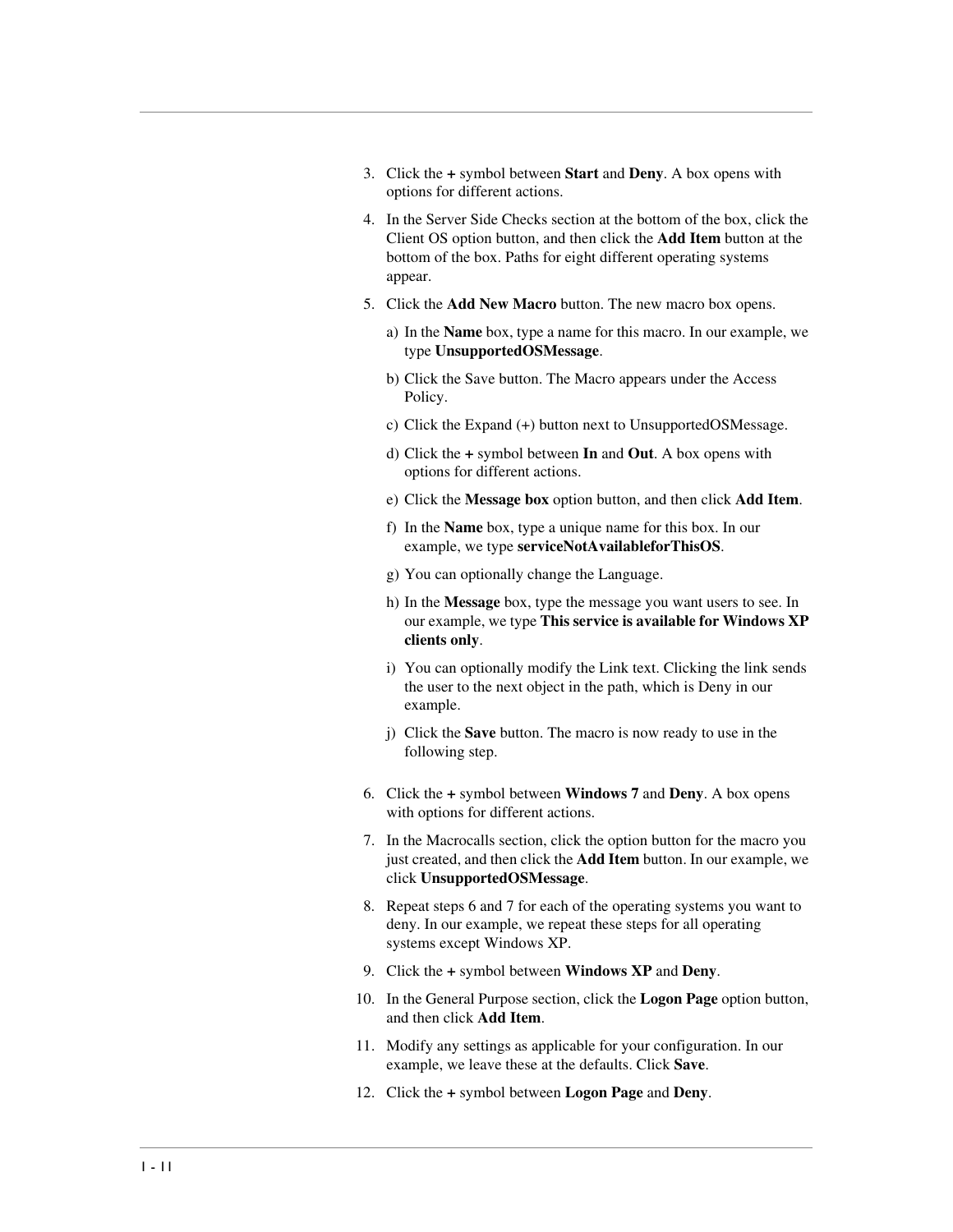- 13. In the Authentication section, click the **AD Auth** option button, and then click the **Add Item** button. The AD Auth box opens. Complete the following:
	- a) In the **Name** box, you can optionally type a new name. In our example, we type **AuthenticatedUser**.
	- b) From the **Server** list, select the name of the AAA server you created in *[Creating an AAA Server](#page-10-0)*, on page 1-8. In our example, we select **View-ActiveDirectory**.
	- c) Modify the remaining settings as applicable for your configuration. In our example, we leave the defaults.
	- d) Click **Save**.
- 14. On the Successful path between **AuthenticatedUser** and **Deny**, click the **+** symbol.
- 15. In the General Purpose section, click the **iRule Event** option button, and then click the **Add Item** button. The iRule Event page opens. Complete the following:
	- a) In the **Name** box, you can optionally type a new name. In our example, we type **CopyPasswordToSessionVar**.
	- b) In the ID box, type a numeric ID for this event. In our example, we type **1**. If you are using this agent elsewhere, make sure this ID is unique.
	- c) Click **Save**.
- 16. Click the **+** symbol between **CopyPasswordToSessionVar** and **Deny**.
- 17. In the Client Side Check section, click the **Windows File Check** option button, and then click the **Add Item** button. The Windows File Checker page opens. Complete the following:
	- a) In the **Name** box, you can optionally type a new name. In our example, we type **checkForViewClient**.
	- a) Click the **Add new entry** button.
	- b) In the **FileName** box, type the path to the View client as appropriate for your View deployment. In our example, we type:
- **C:\\Program Files\\VMware\\VMware View\\Client\\bin\\wswc.exe**

*Note: The double backslashes are required for the inspector to check for the file. If your View client is installed in a custom location be sure to set the correct path to the executable.*

- c) Leave the rest of the settings at their default levels.
- d) Click the **Save** button.
- 18. On the Successful path between **checkForViewClient** and **Deny**, click the **+** symbol.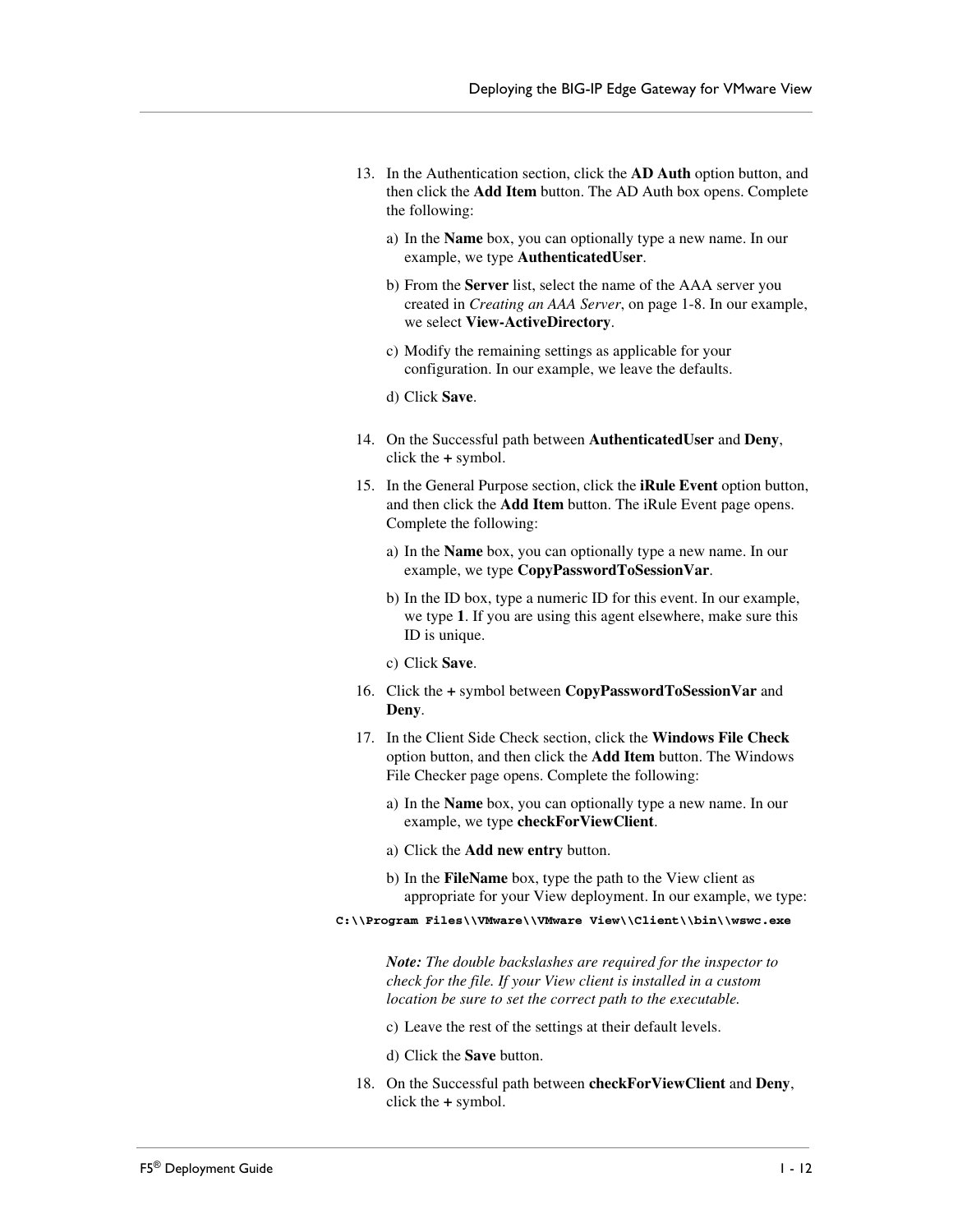| 19. In the General Purpose section, click the <b>Resource Assign</b> option |
|-----------------------------------------------------------------------------|
| button, and then click the <b>Add Item</b> button. The Resource             |
| Assignment page opens. Complete the following:                              |

- a) In the **Name** box, you can optionally type a name. In our example, we type **AssignViewClient**.
- b) Click the **Add new entry** button.
- c) Click the **Set Network Access Resource** link, and then click the option button for the Network Access resource you created in *[Configuring remote access](#page-7-1)*, on page 1-5. In our example, we click **View-remote-access**. Click **Update**.
- d) Click the **Set Webtop** link, and then click the option button for the Webtop you created in *[Creating a Webtop](#page-9-1)*, on page 1-7. In our example, we click **View-webtop**. Click **Update**.
- e) Click the **Save** button.
- 20. On the Fallback path between **AssignViewClient** and **Deny**, click the **+** symbol.
- 21. In the General Purpose section, click the **Variable Assign** option button, and then click the **Add Item** button. The Resource Assignment page opens. Complete the following:
	- a) In the **Name** box, you can optionally type a new name. In our example, we type **configureViewSSO**.
	- b) Click the **Add new entry** button.
	- c) Click the **change** button.
	- d) From the list on the left, select **Configuration Variable**.
	- e) From the **Property** list, select **application launch**.
	- f) In the Custom Expression box on the right, copy and paste the following expression, replacing the relevant information (see note following):

**expr {**

```
"<application_launch><item><path>C:\\Program Files\\VMware\\VMware 
   View\\Client\\bin\\wswc.exe</path><parameter>-username [mcget 
    {session.logon.last.username}] -password [mcget {session.vmware.sso}] -domainName BD 
    -serverURL 
   http://10.105.132.40:80</parameter><os_type>WINDOWS</os_type></item></application_launch>" }
```
*Note: If your View client is installed in a custom location be sure to set the correct path to the executable. Our Domain is "BD", be sure to insert the correct name of your domain. The serverURL parameter indicates where clients should connect to for accessing our View Connection Server; replace the value of this parameter with the URI of your View Connection Server. Additional parameters are available in the client and can be set here. Refer to VMware View client documentation.*

g) Click the **Finished** button.

h) On the Variable Assign page, click the **Save** button.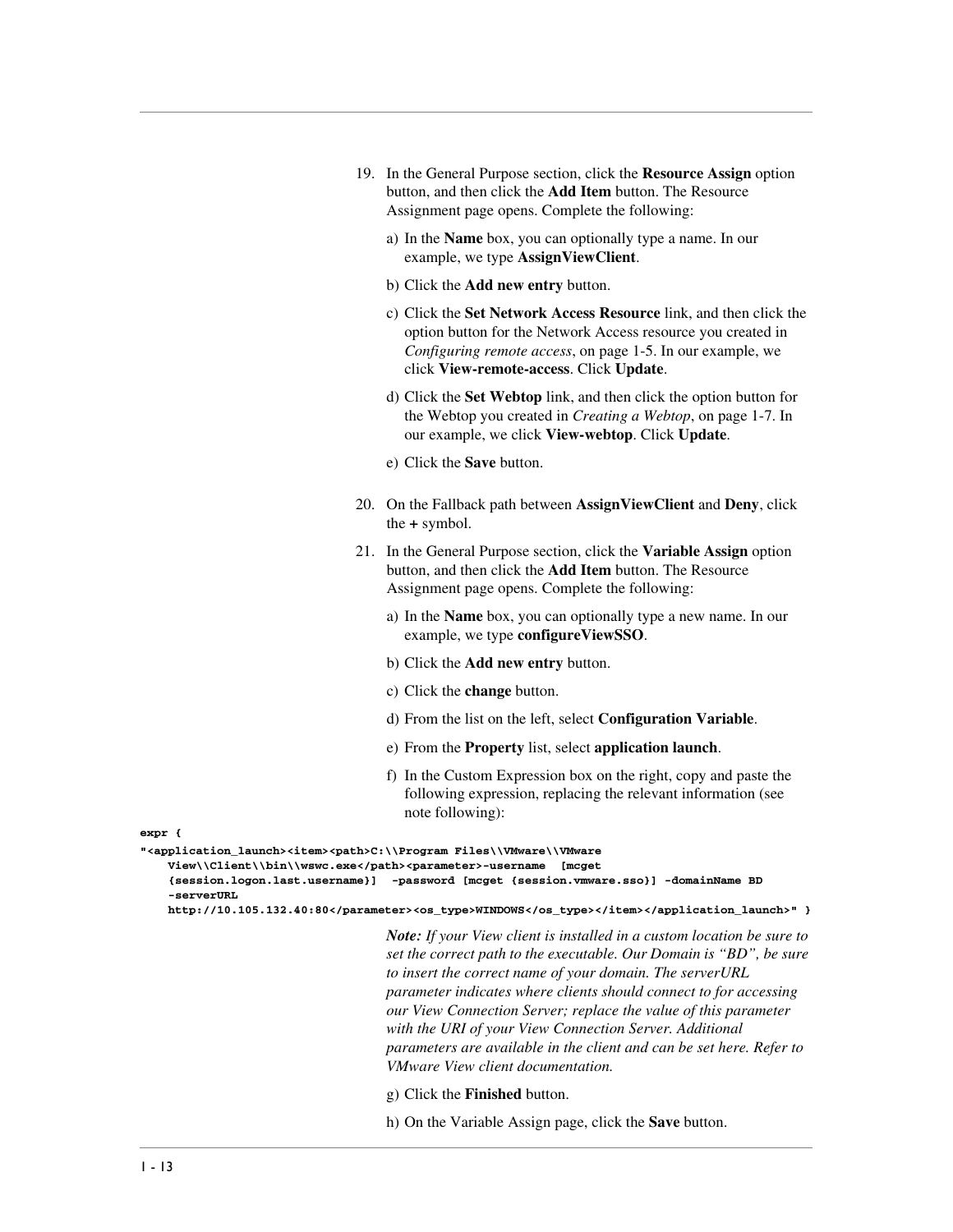- 22. On the Fallback path after **configureViewSSO**, click the **Deny** box.
- 23. Under Select Ending, click the **Allow** button, and then click **Save**.
- 24. On the Fallback path between **checkForViewClient** and **Deny**, click the **+** symbol.
- 25. In the General Purpose section, click the **Decision Box** option button, and then click the **Add Item** button. The Decision box page opens. Complete the following:
	- a) In the **Name** box, you can optionally type a name. In our example, we type **askUserDownload**.
	- b) In the **Message** box, type a message for users to see when the View client is not found. In our example, we type **View client not found**.
	- c) In the **Option 1** box, type something similar to **Download client now**.
	- d) In the **Option 2** box, type something similar to **Disconnect**.
	- e) Click the **Save** button.
- 26. On the Option 1 path between **askUserDownload** and **Deny**, click the **+** symbol.
- 27. In the General Purpose section, click the **Resource Assign** option button, and then click **Add Item**. The Resource Assign page opens. Complete the following:
	- a) In the **Name** box, you can optionally type a new name. In our example, we type **DownloadViewClient**.
	- b) Click the **Add new entry** button.
	- c) Click the **Add/Delete Web Application Resources** link.
	- d) Check the box for the Web Application you created in *[Creating a](#page-10-1)  [Web Application](#page-10-1)*, on page 1-8. In our example, we check the **DownloadViewClient** box. Click **Update**.
	- e) Click the **Save** button.
- 28. On the Fallback path after **DownloadViewClient**, click the **Deny** box.
- 29. Under Select Ending, click the **Allow** button, and then click **Save**.
- 30. Click the yellow **Apply Access Policy** link in the upper left part of the window. You always have to apply an access policy before it takes effect.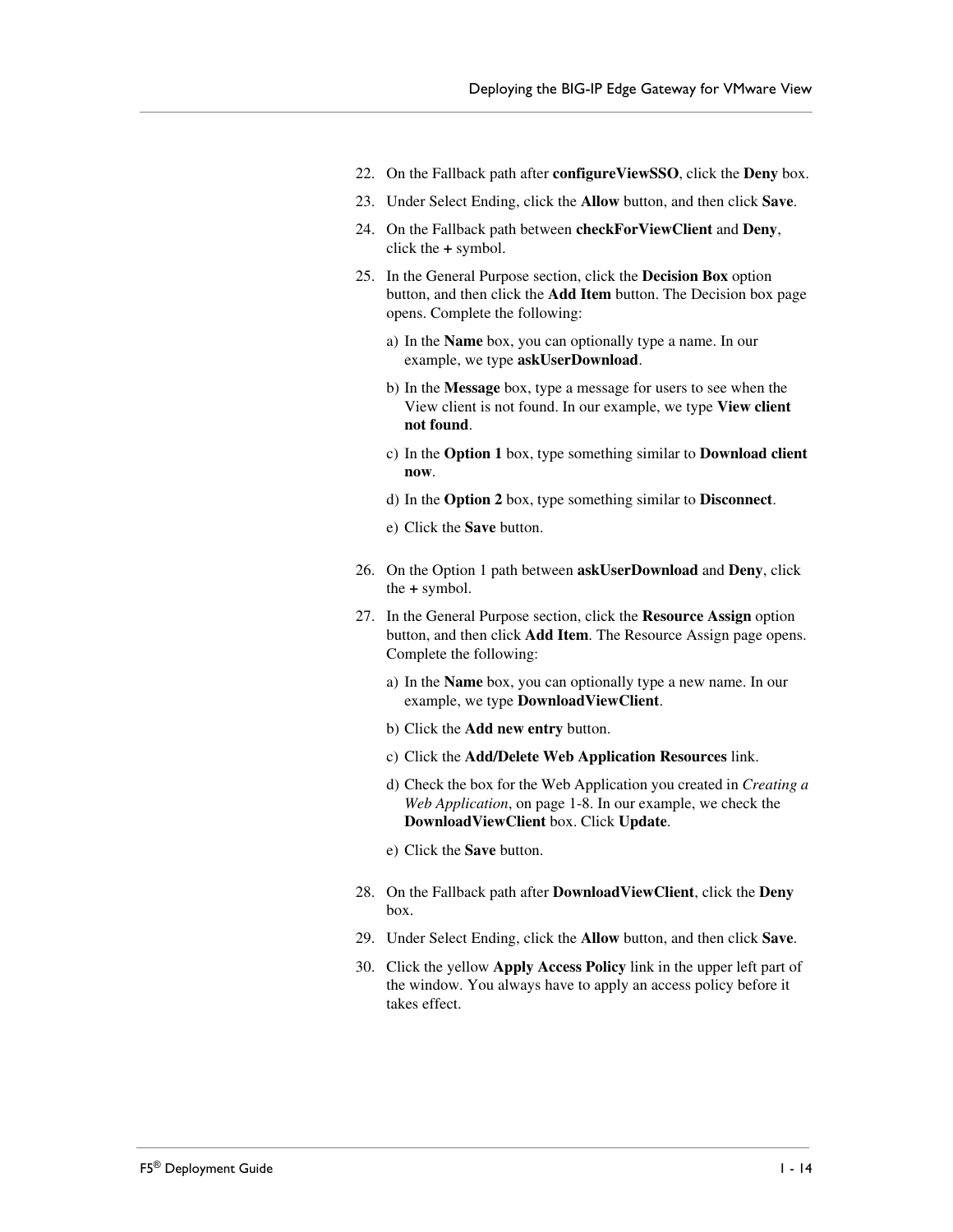- **15 L** Apply Acce Access Policy: View-access Edit Endings (Endings: Allow, Deny [default]) Rart Alback + Liatura Deny Denv Denv Add New Macro Edit Terminals | Cterium 2010 | Contact Terminals | Contact Terminals | Contact Contact Dut [default] Use Count:  $7\quad \boxed{\times}$ In Albert + serviceNotAvalableforThisOS Albert + 0x )
- 31. Click the **Close** button on the upper right to close the VPE. Your policy should look similar to the following.



## <span id="page-17-0"></span>Creating the Network Access virtual server configuration objects

The next task is to create the external Virtual Server that allows users to initiate their connection to the SSL VPN from either the web browser or the BIG-IP Edge Client for Windows. In our example, we have chosen to allow DTLS as a connection method and we will create two virtual servers, one for TCP 443 and one for UDP 4433.

The first task is to create profiles that are used by the virtual servers.

## <span id="page-17-1"></span>Creating the profiles

The next step is to create the profiles. Although you may use the default profiles, we strongly recommend you create new profiles based on the default parent profiles. By creating new profiles, you may easily modify the profile settings specific to your deployment without altering default global behaviors.

## Creating TCP profiles

The next task is to create the TCP profiles. We recommend creating **tcp-lan-optimized** and **tcp-wan-optimized** profiles.

#### Creating the LAN optimized TCP profile

The first TCP profile we create is the LAN optimized profile.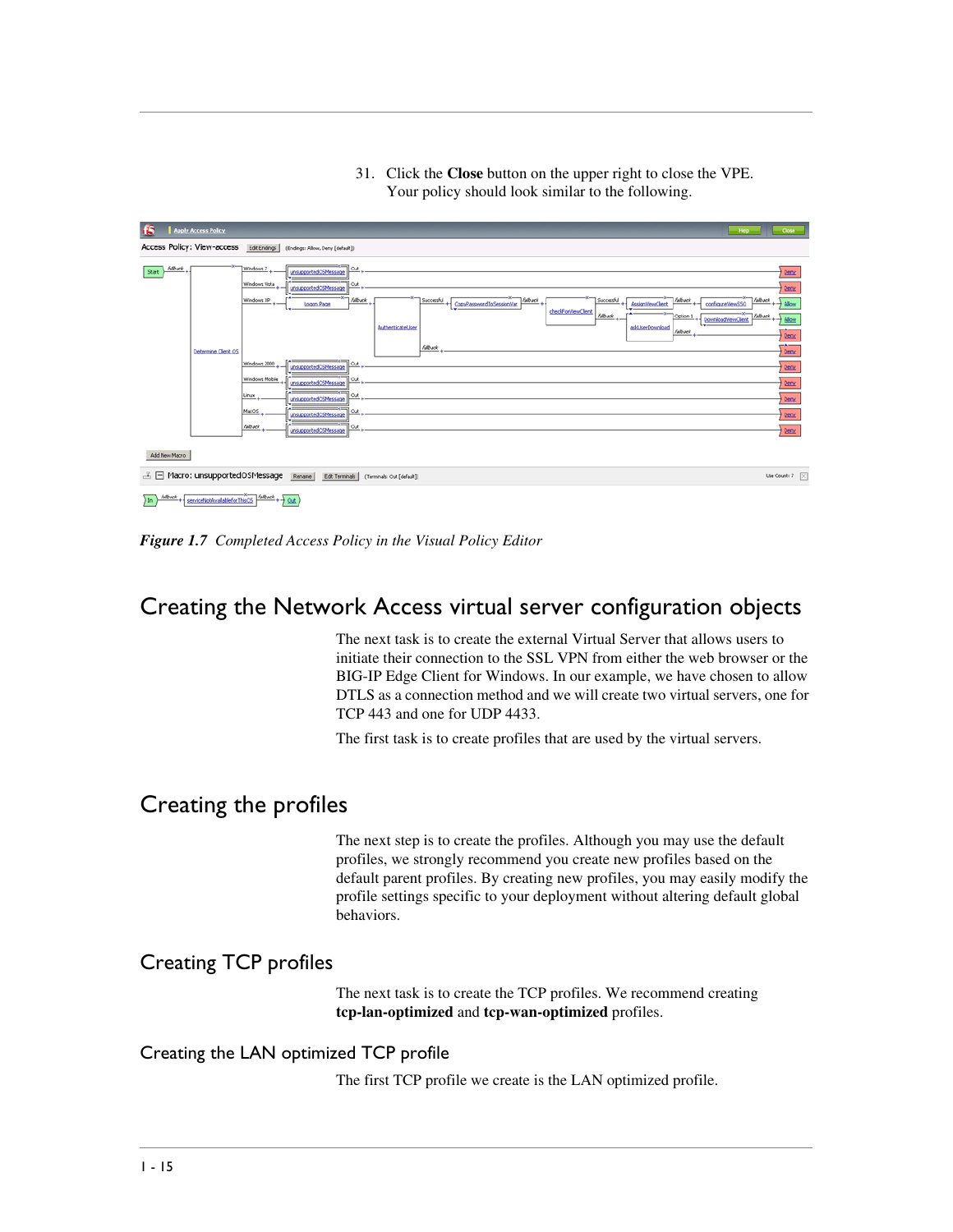#### **To create a new LAN optimized TCP profile**

- 1. On the Main tab, expand **Local Traffic**, and then click **Profiles**. The HTTP Profiles screen opens by default.
- 2. On the Menu bar, from the **Protocol** menu, select **TCP**.
- 3. In the upper right portion of the screen, click the **Create** button. The New TCP Profile screen opens.
- 4. In the **Name** box, type a name for this profile. In our example, we type **View-access-tcp-lan**.
- 5. Modify any of the settings as applicable for your network. See the online help for more information on the configuration options. In our example, we leave the settings at their default levels.
- 6. Click the **Finished** button.

#### Creating the WAN optimized TCP profile

The next task is to create the WAN optimized profile.

#### **To create a new WAN optimized TCP profile**

- 1. On the Main tab, expand **Local Traffic**, click **Profiles**, and then, on the Menu bar, from the **Protocol** menu, select **TCP**.
- 2. Click the **Create** button. The New TCP Profile screen opens.
- 3. In the **Name** box, type a name for this profile. In our example, we type **View-access-tcp-wan**.
- 4. Modify any of the settings as applicable for your network. See the online help for more information on the configuration options. In our example, we leave the settings at their default levels.
- 5. Click the **Finished** button.

## <span id="page-18-0"></span>Creating the HTTP profile

The next profile to create is the HTTP profile. This profile is required for the VPN to function. This should be a simple HTTP profile with no optimization (compression or caching).

#### **To create the HTTP profile**

- 1. On the Main tab, expand **Local Traffic**, click **Profiles**, and then click the **Create** button.
- 2. In the **Name** box, type a name. We type **View-access-http**.
- 3. Modify any of the settings as applicable for your network, but *do not* enable compression or RAM Cache. See the online help for more information on the configuration options. In our example, we leave the settings at their default levels.
- 4. Click the **Finished** button.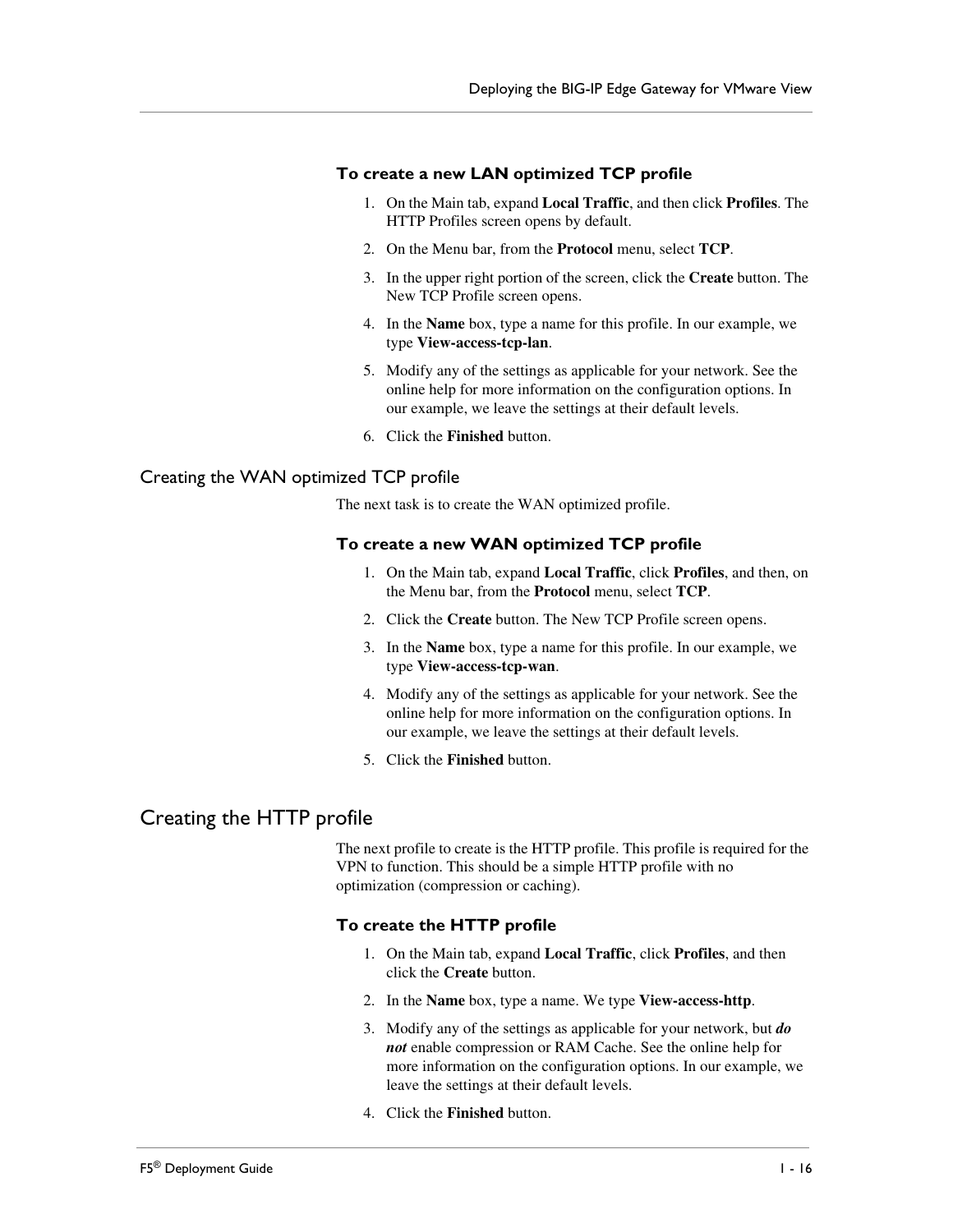## <span id="page-19-0"></span>Creating a Client SSL profile

The next step is to create an SSL profile. This profile contains SSL certificate and Key information. The first task is to import the certificate and key (for this Deployment Guide, we assume that you already have obtained the required SSL certificates, but they are not yet installed on the BIG-IP LTM system. If you do not have a certificate and key, see the BIG-IP documentation).

#### **To import a key or certificate**

- 1. On the Main tab, expand Local Traffic.
- 2. Click **SSL Certificates**. This displays the list of existing certificates
- 3. In the upper right corner of the screen, click **Import**.
- 4. From the **Import Type** list, select the type of import (**Certificate** or **Key**).
- 5. In the **Certificate** (or **Key**) **Name** box, type a unique name for the certificate or key.
- 6. In the **Certificate** (or **Key**) **Source** box, choose to either upload the file or paste the text.
- 7. Click **Import**.
- 8. If you imported the certificate, repeat this procedure for the key.

The next task is to create the SSL profile that uses the certificate and key you just imported.

#### **To create a new Client SSL profile**

- 1. On the Main tab, expand **Local Traffic**, click **Profiles**, and then, on the Menu bar, from the **SSL** menu, select **Client**.
- 2. Click the **Create** button.
- 3. In the **Name** box, type a name for this profile. In our example, we type **View-access-https**.
- 4. In the Configuration section, click a check in the **Certificate** and **Key** Custom boxes.
- 5. From the **Certificate** list, select the name of the Certificate you imported in the *Importing keys and certificates* section.
- 6. From the **Key** list, select the key you imported in the *Importing keys and certificates* section.
- 7. Click the **Finished** button.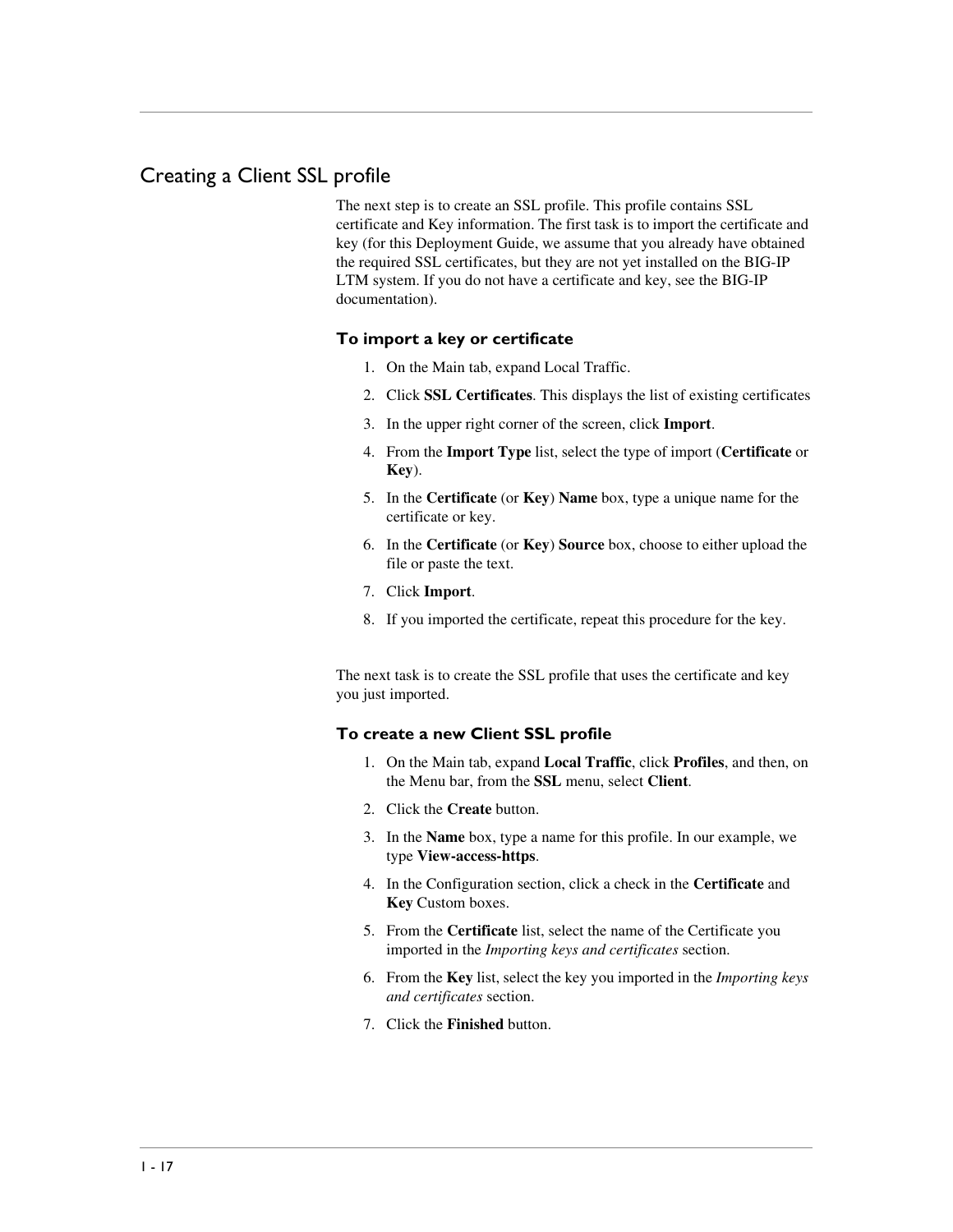## <span id="page-20-0"></span>Creating the iRule

The next task is to create an iRule that enables SSO for applications accepting user credentials via command line parameters.

#### **To create the iRule**

- 1. On the Main tab, expand **Local Traffic**, and then click **iRules**. The iRule screen opens.
- 2. In the upper right portion of the screen, click the **Create** button. The New iRule screen opens.
- 3. In the Name box, type a name for this rule. In our example, we type **view-getUserLogonPassword**.
- 4. In the **Definition** box, copy and paste the iRule on the following page, omitting the line numbers.

```
1
2
3
4
5
6
7
8
9
10
11
12
13
14
15
16
17
18
19
20
21
22
23
24
25
26
27
28
    when HTTP_REQUEST {
         switch [HTTP::method] {
            "POST" {
               if { [HTTP::header Content-Type] eq "application/x-www-form-urlencoded" } {
                  HTTP::collect [HTTP::header Content-Length]
      }
            }
         }
    } 
    when HTTP_REQUEST_DATA {
         set namevals [split [HTTP::payload] "&"]
         for {set i 0} {$i < [llength $namevals]} {incr i} {
            foreach { name value } [split [lindex $namevals $i] "="] {
              set params [split [lindex $namevals $i] "="]
              set name [lindex $params 0]
              set value [lindex $params 1]
              if { $name eq "password" } {
                  set password [URI::decode $value]
               }
            }
         }
    }
    when ACCESS_POLICY_AGENT_EVENT {
        ACCESS::session data set session.vmware.sso $password
    }
    when ACCESS_POLICY_COMPLETED {
        ACCESS::session data set session.vmware.sso ""
    }
```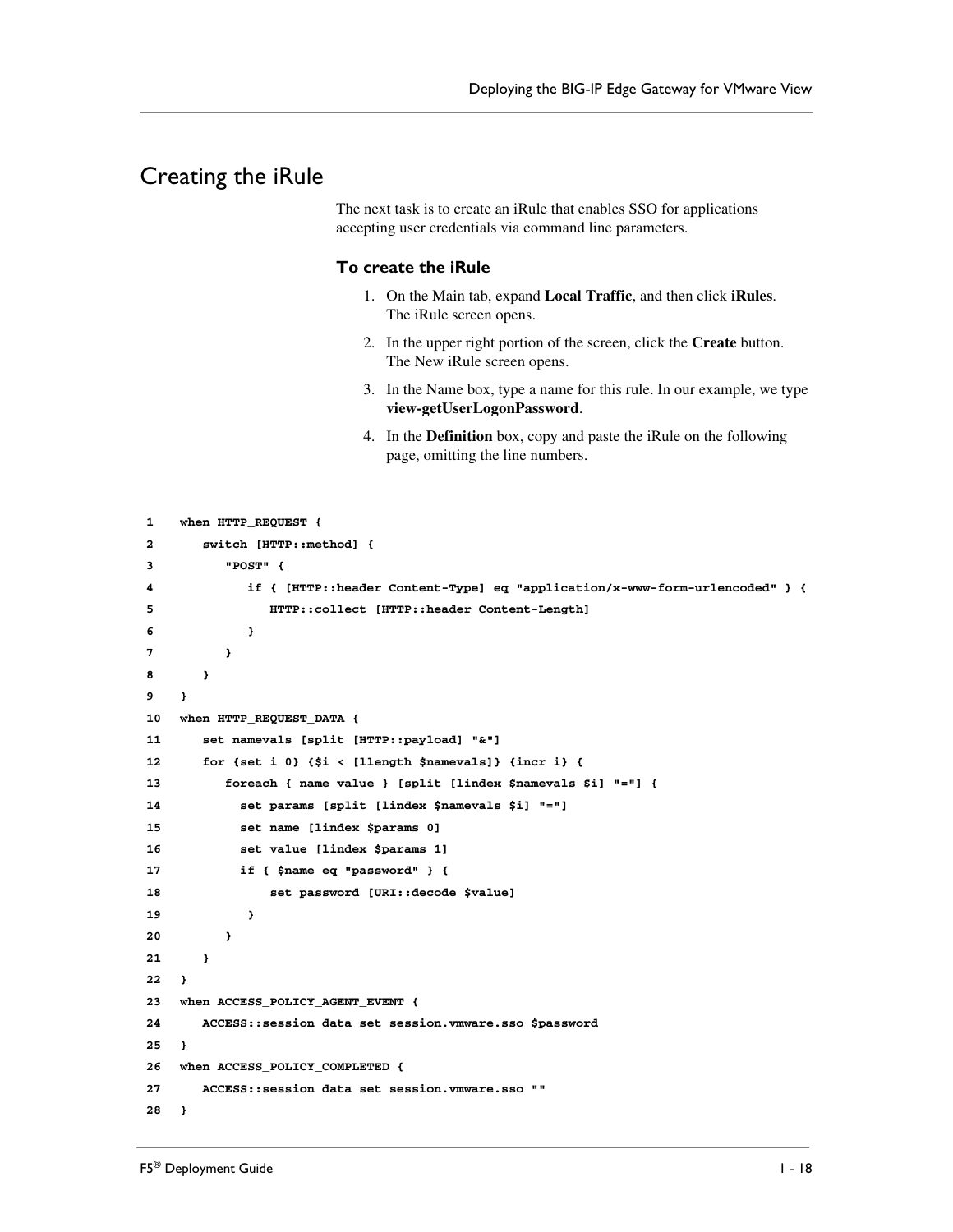5. Click the **Finished** button.

## <span id="page-21-0"></span>Creating the virtual servers

The next task is to create the virtual servers for TCP 443 and UDP 4433.

#### **To create the virtual server**

- 1. On the Main tab, expand **Local Traffic**, and then click **Virtual Servers**. The Virtual Servers screen opens.
- 2. In the upper right portion of the screen, click the **Create** button. The New Virtual Server screen opens.
- 3. In the **Name** box, type a name for this virtual server. In our example, we type **View-tcp-443**.
- 4. In the **Destination** section, select the **Host** option button.
- 5. In the **Address** box, type the IP address of this virtual server. In our example, we use **10.133.20.200**.
- 6. In the **Service Port** box, type **443**, or select **HTTPS** from the list.
- 7. In the Configuration section, select **Advanced** from the list. The Advanced configuration options appear.
- 8. From the **Protocol Profile (Client)** list, select the name of the profile you created in *Creating the WAN optimized TCP profile*, on page 1-16. We select **View-access-tcp-wan**. This is optional.
- 9. From the **Protocol Profile (Server)** list, select the name of the profile you created in the *Creating the LAN optimized TCP profile*  section. In our example, we select **View-access-tcp-lan**.
- 10. From the **HTTP Profile** list, select the name of the profile you created in *[Creating the HTTP profile](#page-18-0)*, on page 1-16. In our example, we select **View-access-http**.
- 11. From the **SSL Profile (Client)** list, select the SSL profile you created in *[Creating a Client SSL profile](#page-19-0)*, on page 1-17. In our example, we select **View-access-https**.
- 12. In the Access Policy section, from the **Access Profile** list, select the name of the policy you created in *[Creating an Access Profile](#page-12-0)*, on [page 1-10](#page-12-0). In our example, we select **View-access**.
- 13. From the **Connectivity Profile** list, select the profile you created in *[Creating a Connectivity Profile](#page-9-0)*, on page 1-7. In our example, we select **View-connectivity**.
- 14. Leave the **Rewrite Profile** list set to **None**.
- 15. **Do not** configure any of the options in the WAN Optimization section.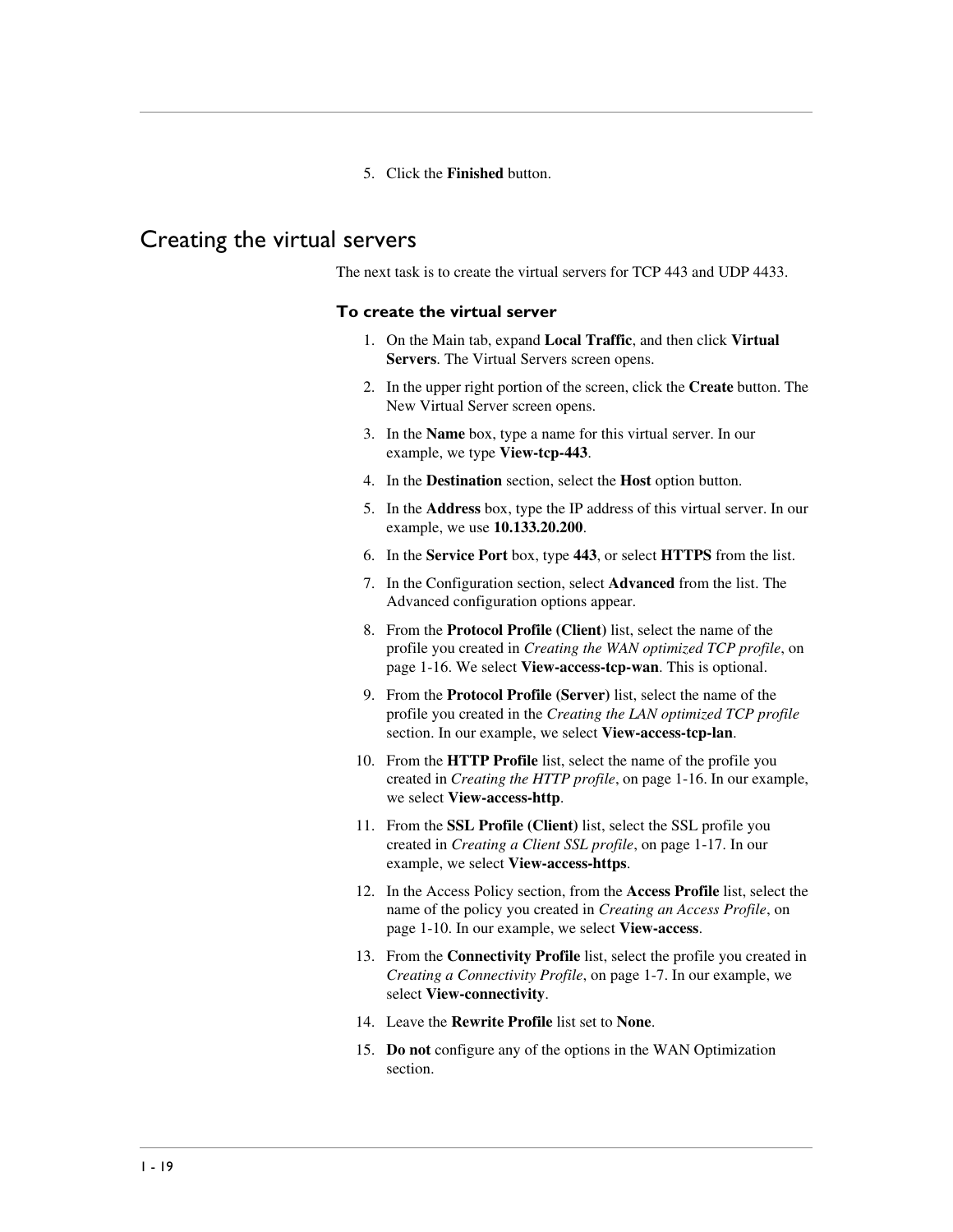- 16. In the **iRules** section, from the Available list, select the iRule you created in *[Creating the iRule](#page-20-0)*, on page 1-18, and then click the Add (<<) button. In our example, we select **view-getUserLogonPassword**.
- 17. Click the **Finished** button.
- 18. Repeat this entire procedure for the UDP virtual server with the following exceptions. In Step 3, give this virtual server a unique name. In Step 5, use the appropriate IP address. In Step 6, in the **Service Port** box, type **4433**. After Step 7, from the **Protocol** list, select **UDP**. In Step 16, do *not* associate the iRule with this virtual server. All other settings are the same.

This completes the BIG-IP Edge Gateway configuration.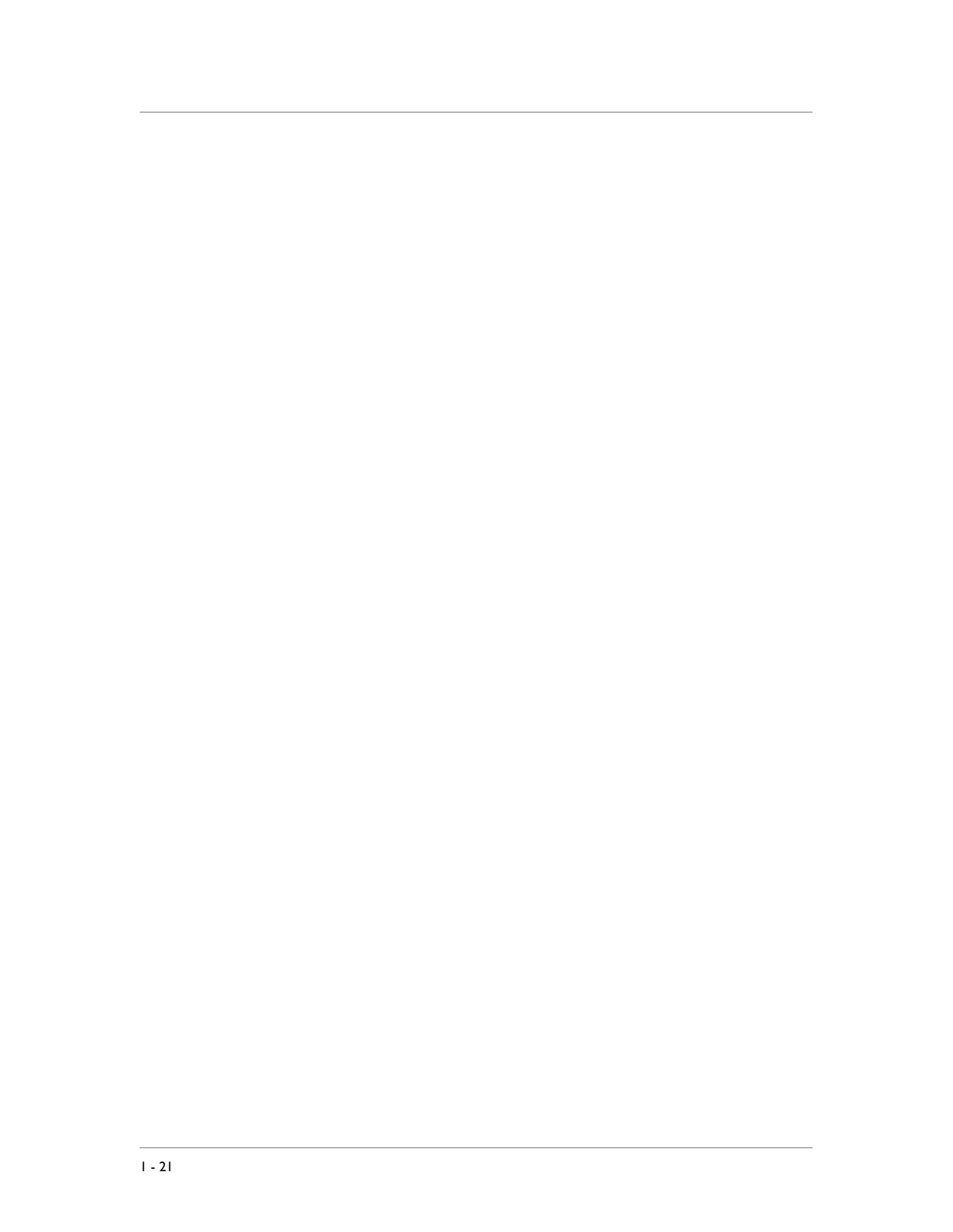

2

Deploying the BIG-IP LTM with VMware View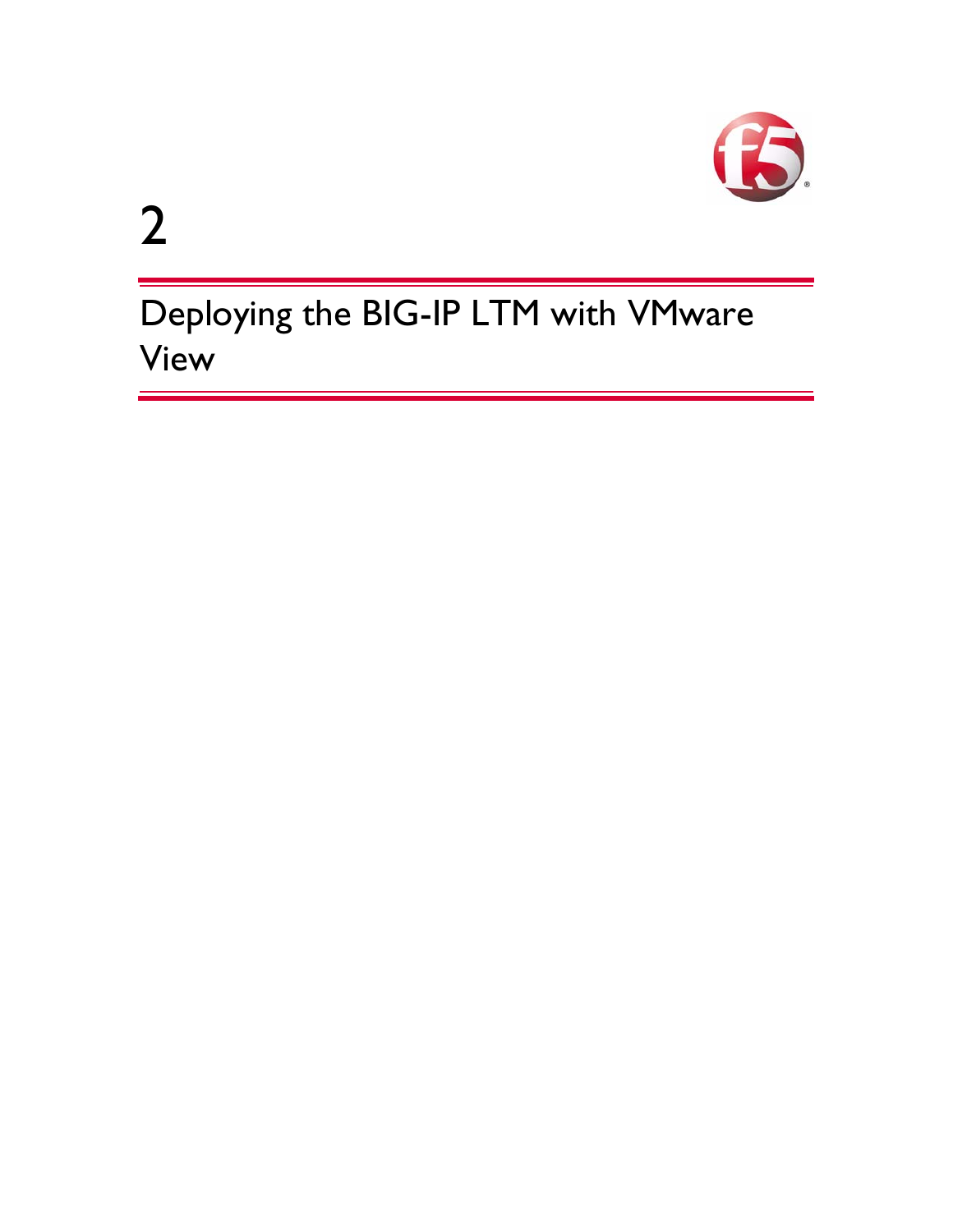# <span id="page-25-2"></span><span id="page-25-0"></span>Configuring the BIG-IP LTM for VMware View

In this section, we configure the BIG-IP LTM system for the VMware View 4.0 and 4.5 Connection Broker Servers. This section requires two modifications to the View configuration, so you must have administrative access to the View Administrator tool.

## <span id="page-25-1"></span>Prerequisites and configuration notes

The following are prerequisites for this section:

- ◆ If you are using or plan to use PC over IP (PCoIP), see the *[Special Note](#page-25-4)  [about PC over IP](#page-25-4)*, on page 2-1.
- ◆ Because the BIG-IP LTM is offloading SSL for the VMware deployment, this guide does not include VMware Security servers.
- ◆ *Important:* The current BIG-IP Application Template for View does not support PCoIP in View v4.0 or 4.5. We recommend using the following procedures for configuring the BIG-IP LTM with VMware View 4.0/4.5.

## <span id="page-25-4"></span><span id="page-25-3"></span>Special Note about PC over IP

Beginning with VMware View 4, VMware supports PC Over IP as a display protocol. PCoIP is an application encrypted UDP protocol, so the BIG-IP system cannot offload encryption for it.

If you want to use PCoIP, we recommend you enable direct connections to the desktop using PCoIP. This means the View client connects to the View Manager server for authentication, authorization and obtaining desktop information. Then, when the users choose a desktop to connect to, the view client opens a new connection directly to the desktop, bypassing the BIG-IP and connection manager. If you are deploying an environment with mixed display protocols, we recommend enabling direct access for all protocols. Refer to the VMware View administrators guide for details.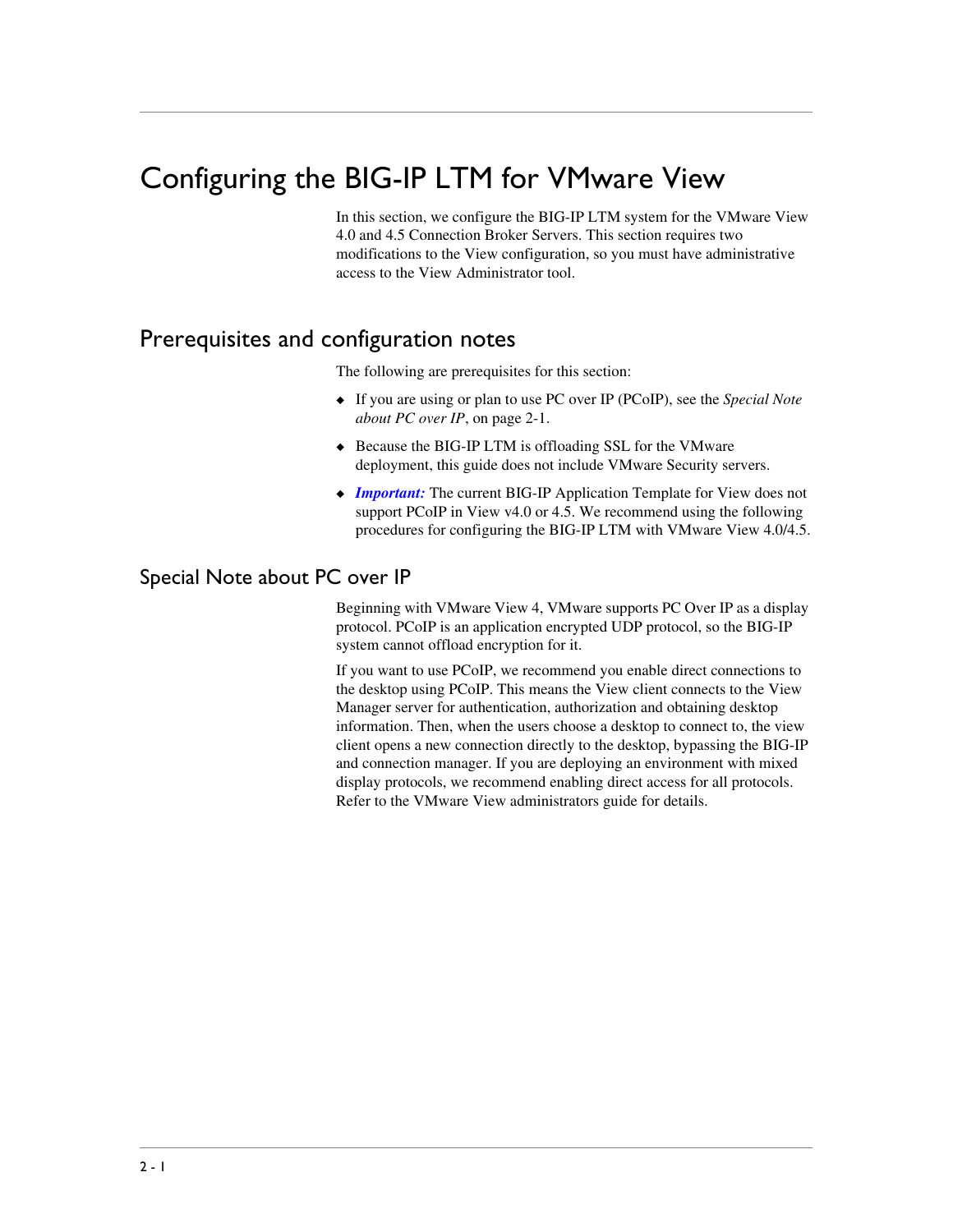# <span id="page-26-0"></span>Modifying the VMware Virtual Desktop Manager global settings

Before starting the BIG-IP LTM configuration, we modify the View configuration to allow the BIG-IP LTM to load balance View client connections and offload SSL transactions. In the following procedure, we disable the SSL requirement for client connections in the Virtual Desktop Manager Administrator tool.

The modifications depend on which version of View you are using. Use the procedure applicable for your deployment.

# <span id="page-26-1"></span>Modifying the VMware configuration

The first task is to modify the View configuration. Use the procedure appropriate for your version of View. Note that the following SSL setting applies only to Connection Manager servers, Security servers always require SSL.

### **To modify the VMware configuration for View 4.0**

- 1. Log on to the View Manager Administrator tool.
- 2. Click the **Configuration** tab. The configuration options page opens.
- 3. In the Global Settings box, click the **Edit** button.
- 4. Clear the check from the **Require SSL for client connections** box.
- 5. Click the **OK** button.

### **To modify the VMware configuration for View 4.5**

- 1. Log on to the View Manager Administrator tool.
- 2. From the left Navigation pane, click to expand **View Configuration**, and then click **Global Settings**. Global Settings page opens in the main pane.
- 3. Click the **Edit** button.
- 4. Clear the check from the **Require SSL for client connections** box.
- 5. Click the **OK** button (see Figure [2.1, on page 2-3](#page-27-1)).
- 6. You must reboot or restart the server after making this change. We strongly recommend rebooting.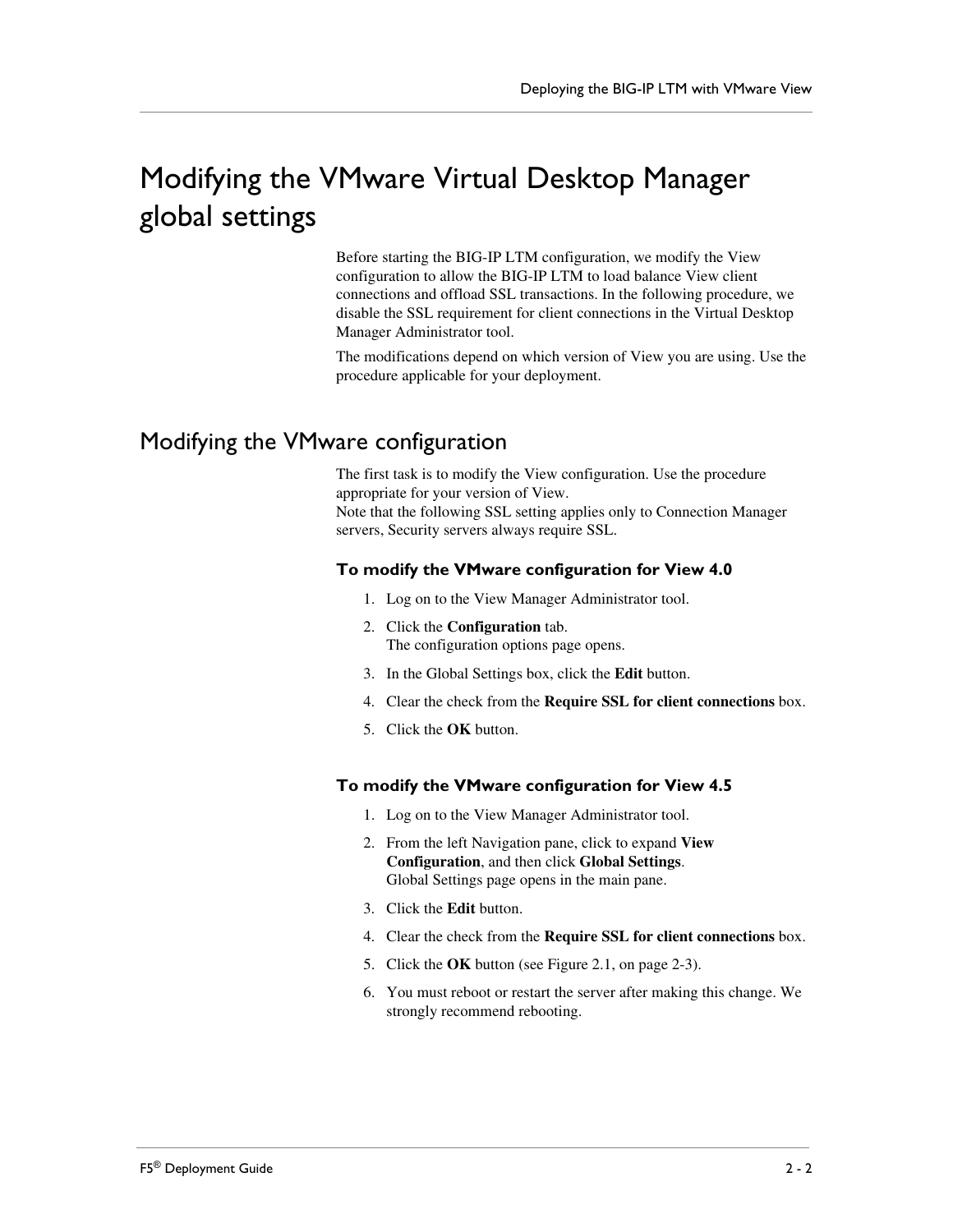

*Figure 2.1 View Administrator 4.5 Global Settings*

# <span id="page-27-1"></span><span id="page-27-0"></span>Configuring the External URL

The final modification to the VMware configuration is to configure the server External URL field with the FQDN of the BIG-IP virtual server. This is the server name that clients use to connect to the View Manager pool. Refer to the VMware View Administrator guide for more information. The following procedure must be performed on each VMware View Manager device.

### **To configure the External URL in View 4.0**

- 1. Log on to the View Manager Administrator tool.
- 2. Click the **Configuration** tab.
- 3. Under **View Servers**, select a View Connection Server entry and click **Edit**.
- 4. In the **External URL** box, type the DNS name you will associate with the BIG-IP LTM virtual IP address, followed by a colon and the port. In our example, we type **https://broker.example.com:443**.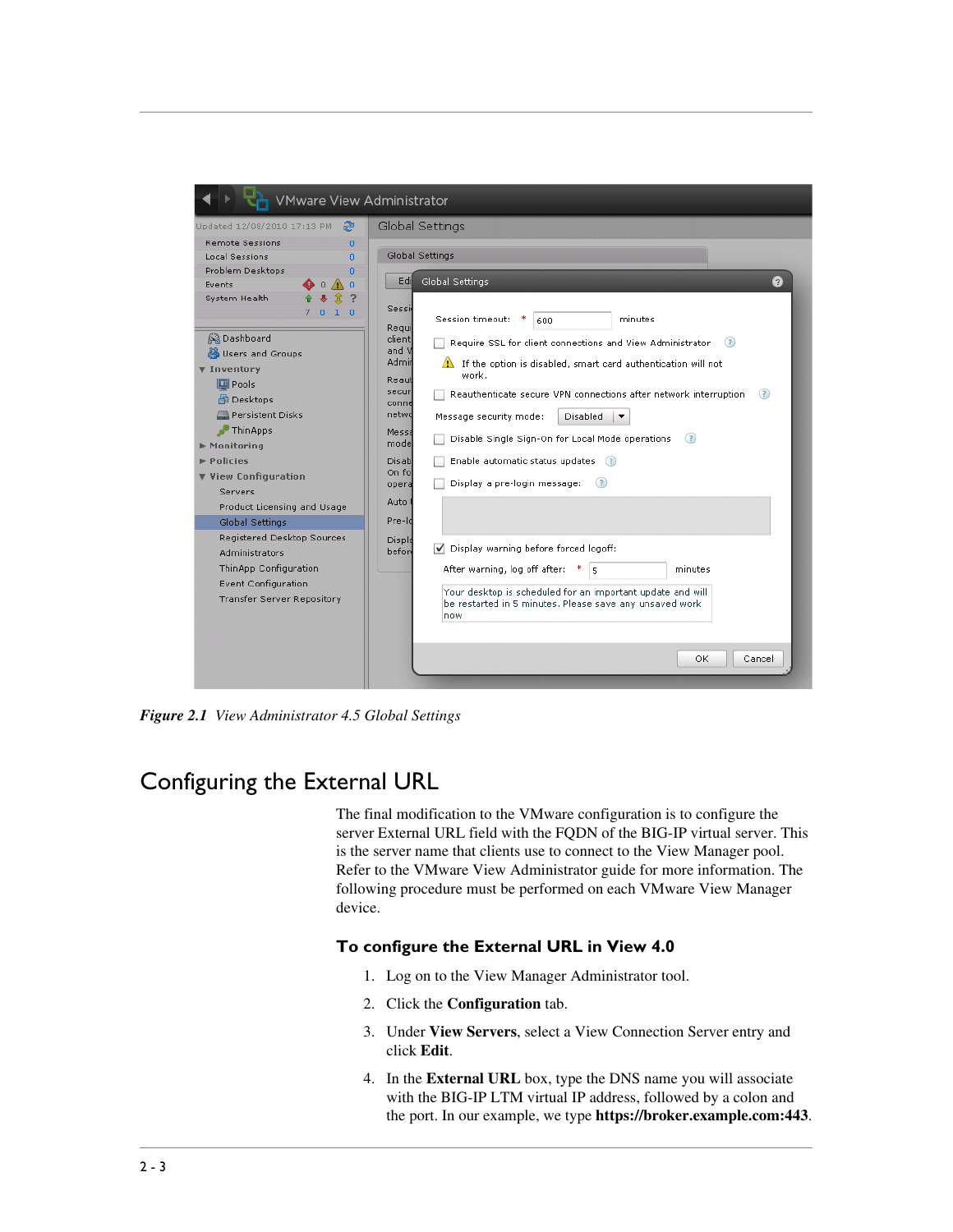- 5. Clear the **Direct Connection to Desktop** box if it is checked.
- 6. Click the **Ok** button.

#### **To configure the External URL in View 4.5**

- 1. Log on to the View Manager Administrator tool.
- 2. From the left Navigation pane, click to expand **View Configuration**, and then click **Servers**. The Servers page opens in the main pane.
- 3. In the *View Connection Servers* box, select a View Connection Server and then click the **Edit** button.
- 4. In the **External URL** box, type the DNS name you will associate with the BIG-IP LTM virtual IP address, followed by a colon and the port. In our example, we type **https://broker.example.com:443**.
- 5. Clear the **Use Secure tunnel connection to desktop** box if it is checked.
- 6. Click the **Ok** button.

| munpps<br>▶ Monitoring                                                                                                                                                                            | <b>View Connection Servers</b>                                                                                                                                                                                                                                                                                                                                                                                                                                                                                                                                                                                                                                          |  |  |  |
|---------------------------------------------------------------------------------------------------------------------------------------------------------------------------------------------------|-------------------------------------------------------------------------------------------------------------------------------------------------------------------------------------------------------------------------------------------------------------------------------------------------------------------------------------------------------------------------------------------------------------------------------------------------------------------------------------------------------------------------------------------------------------------------------------------------------------------------------------------------------------------------|--|--|--|
| $\triangleright$ Policies                                                                                                                                                                         | More Commands<br>Edit<br>Backup Now<br><b>Disable</b><br>Enable                                                                                                                                                                                                                                                                                                                                                                                                                                                                                                                                                                                                         |  |  |  |
| <b>View Configuration</b>                                                                                                                                                                         |                                                                                                                                                                                                                                                                                                                                                                                                                                                                                                                                                                                                                                                                         |  |  |  |
| <b>Servers</b>                                                                                                                                                                                    | <b>View Connection Server</b><br><b>Settings</b><br>Last Bup<br>State                                                                                                                                                                                                                                                                                                                                                                                                                                                                                                                                                                                                   |  |  |  |
| Product Licensing and Usage<br>Global Settings<br>Registered Desktop Sources<br><b>Administrators</b><br>ThinApp Configuration<br><b>Event Configuration</b><br><b>Transfer Server Repository</b> | VIEW4<br>$\bullet$<br>Edit View Connection Server Settings<br>Backup<br>Authentication<br>General<br>External URL:<br>Example: https://myServer:myPort<br>https://broker.example.com:443<br>Separate tags with ; or,<br>Tags:<br>Tags can be used to restrict which pools can be accessed through this Connection Server.<br>Transfer<br>Use secure tunnel connection to desktop<br>w<br>Transfer<br>Use secure tunnel connection for Local Mode operations<br>Add<br>Use SSL for Local Mode operations<br>Use SSL when provisioning desktops in Local Mode<br>Use deduplication for Local Mode operations<br>Use compression for Local Mode operations<br>OK<br>Cancel |  |  |  |
|                                                                                                                                                                                                   |                                                                                                                                                                                                                                                                                                                                                                                                                                                                                                                                                                                                                                                                         |  |  |  |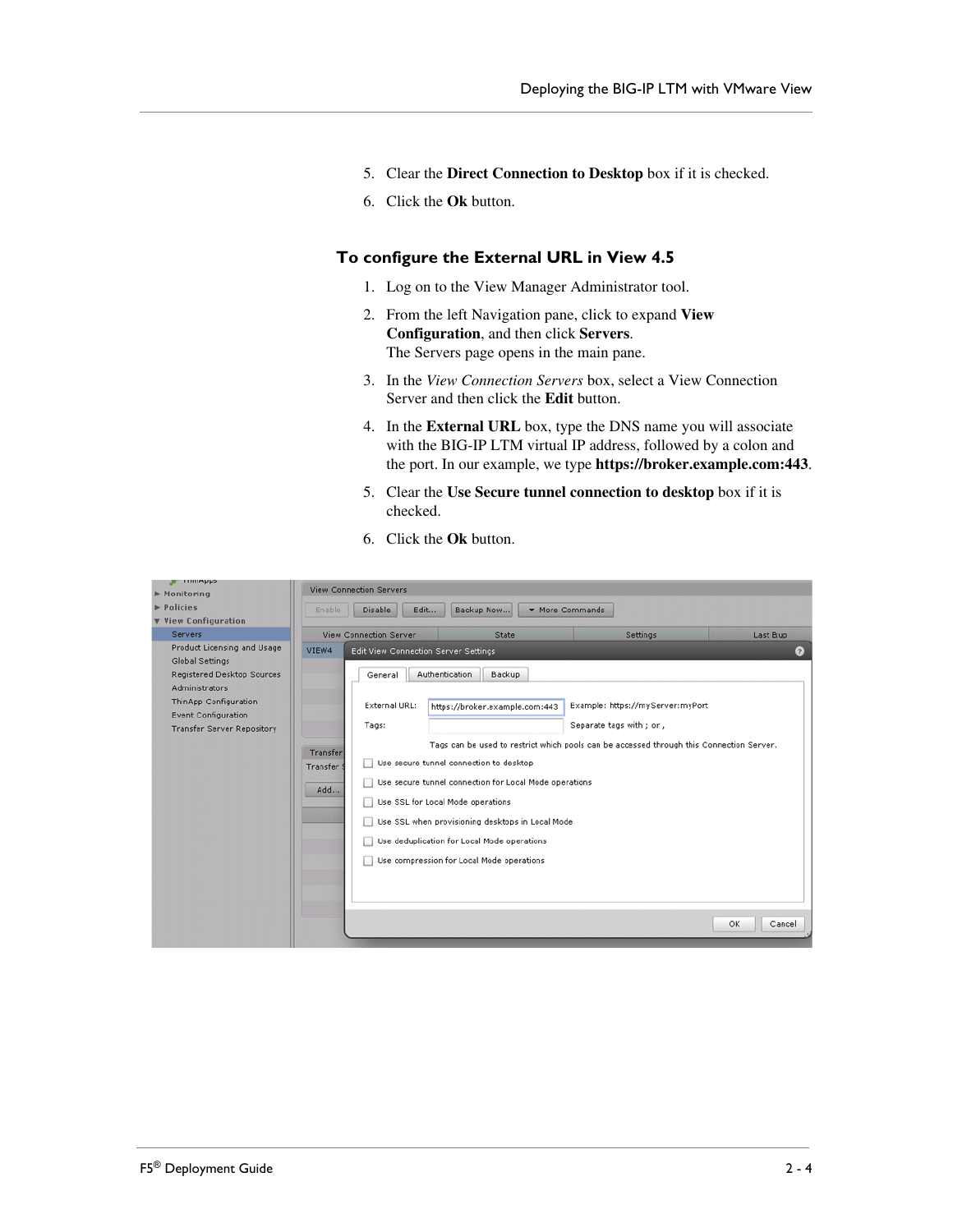# <span id="page-29-0"></span>Configuring the BIG-IP LTM system for VMware Connection Brokers

In this section, we configure the BIG-IP LTM for the VMware View Connection Broker devices.

## <span id="page-29-1"></span>Creating the health monitor

The first task is to set up a health monitor for the VMware View Manager devices. This procedure is optional, but very strongly recommended. For this configuration, we create a simple HTTP health monitor. In this example, the advanced fields are not required, and we recommend you use the default values for the send and receive strings.

#### **To configure a HTTP health monitor**

- 1. On the Main tab, expand **Local Traffic**, and then click **Monitors**. The Monitors screen opens.
- 2. Click the **Create** button. The New Monitor screen opens.
- 3. In the **Name** box, type a name for the Monitor. In our example, we type **view-manager-http**.
- 4. From the **Type** list, select **HTTP**.
- 5. In the Configuration section, in the **Interval** and **Timeout** boxes, type an Interval and Timeout. We recommend at least a 1:3 +1 ratio between the interval and the timeout (for example, the default setting has an interval of **5** and an timeout of **16**). In our example, we use a **Interval** of **30** and a **Timeout** of **91**.
- 6. Click the **Finished** button. The new monitor is added to the Monitor list.

# <span id="page-29-2"></span>Creating the View Manager server pool

The next step is to create a pool on the BIG-IP LTM system for the View Manager systems. A BIG-IP pool is a set of devices grouped together to receive traffic according to a load balancing method.

#### **To create the pool**

- 1. On the Main tab, expand **Local Traffic**, and then click **Pools**. The Pool screen opens.
- 2. Click the **Create** button. The New Pool screen opens.
- 3. In the **Name** box, enter a name for your pool. In our example, we use **view-manager-pool**.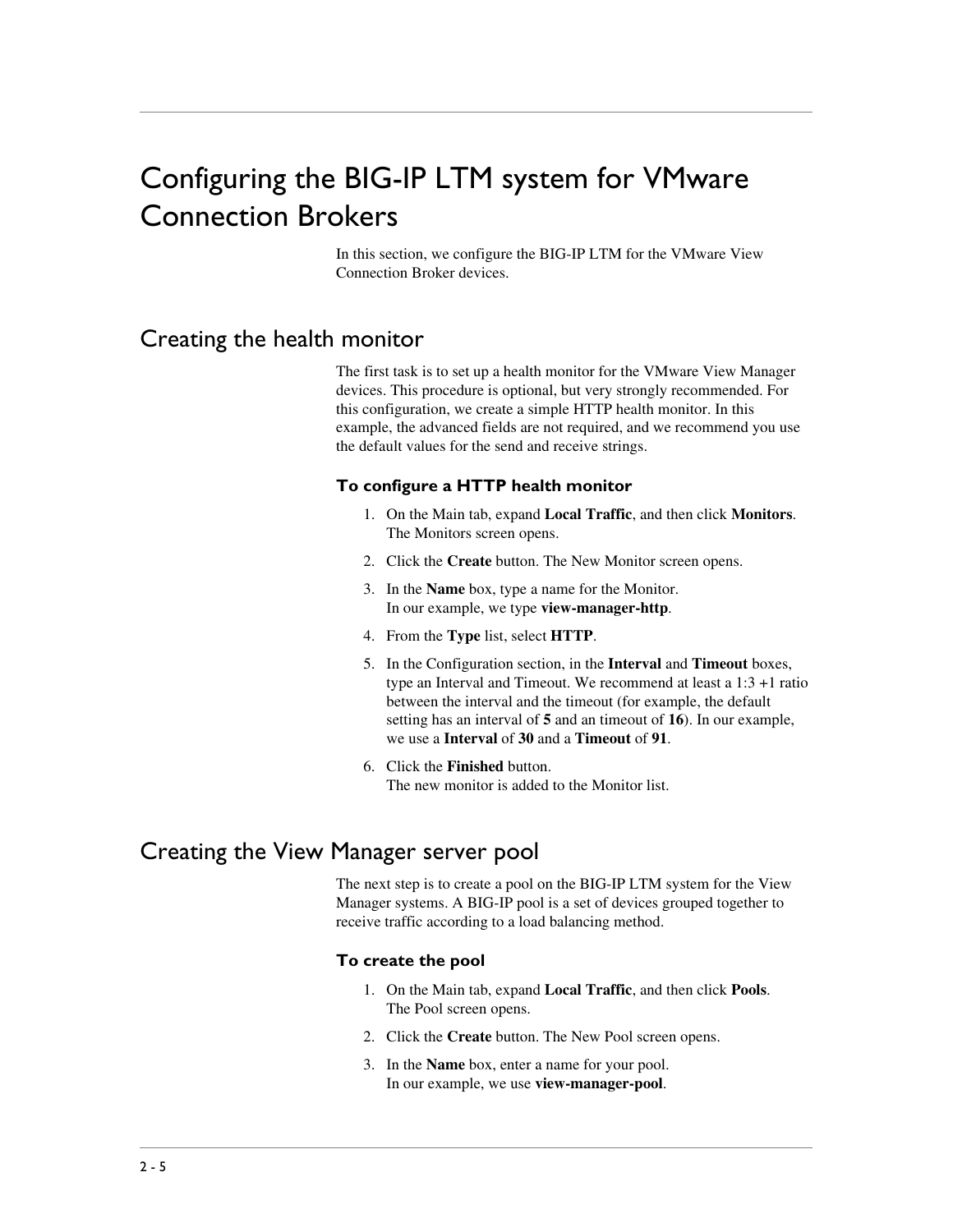- 4. In the **Health Monitors** section, select the name of the monitor you created in *[Creating the health monitor](#page-29-1)*, on page 2-5, and click the Add (**<<**) button. In our example, we select **view-manager-http**.
- 5. From the **Load Balancing Method** list, choose your preferred load balancing method (different load balancing methods may yield optimal results for a particular network). In our example, we select **Round Robin**.
- 6. For this pool, we leave the Priority Group Activation **Disabled**.
- 7. In the New Members section, make sure the **New Address** option button is selected.
- 8. In the **Address** box, add the View Manager to the pool. In our example, we type **10.133.80.10**
- 9. In the **Service Port** box, type **80**.
- 10. Click the **Add** button to add the member to the list.
- 11. Repeat steps 8-10 for each View Manager you want to add to the pool.
- 12. Click the **Finished** button.

| Local Traffic » Pools » New Pool |                                                                                                                                                                                                          |  |  |
|----------------------------------|----------------------------------------------------------------------------------------------------------------------------------------------------------------------------------------------------------|--|--|
| Configuration: Basic<br>▾∣       |                                                                                                                                                                                                          |  |  |
| Name                             | view-manager-pool                                                                                                                                                                                        |  |  |
| <b>Health Monitors</b>           | Active<br>Available<br>view-manager-http<br>gateway icmp<br>$<$ $<$<br>http<br>https<br>https_443<br>><br>inband                                                                                         |  |  |
| <b>Resources</b>                 |                                                                                                                                                                                                          |  |  |
| Load Balancing Method            | Round Robin<br>▼                                                                                                                                                                                         |  |  |
| Priority Group Activation        | Disabled                                                                                                                                                                                                 |  |  |
| New Members                      | C New Address C Node List<br>Address:<br>10.133.80.12<br>Service Port:   80<br><b>HTTP</b><br>Add<br>R:1 P:1 10.133.80.10:80<br>R:1 P:1 10.133.80.11:80<br>R:1 P:1 10.133.80.12 :80<br>$E$ dit<br>Delete |  |  |
| Cancel Repeat Finished           |                                                                                                                                                                                                          |  |  |

*Figure 2.2 Configuring the BIG-IP LTM pool*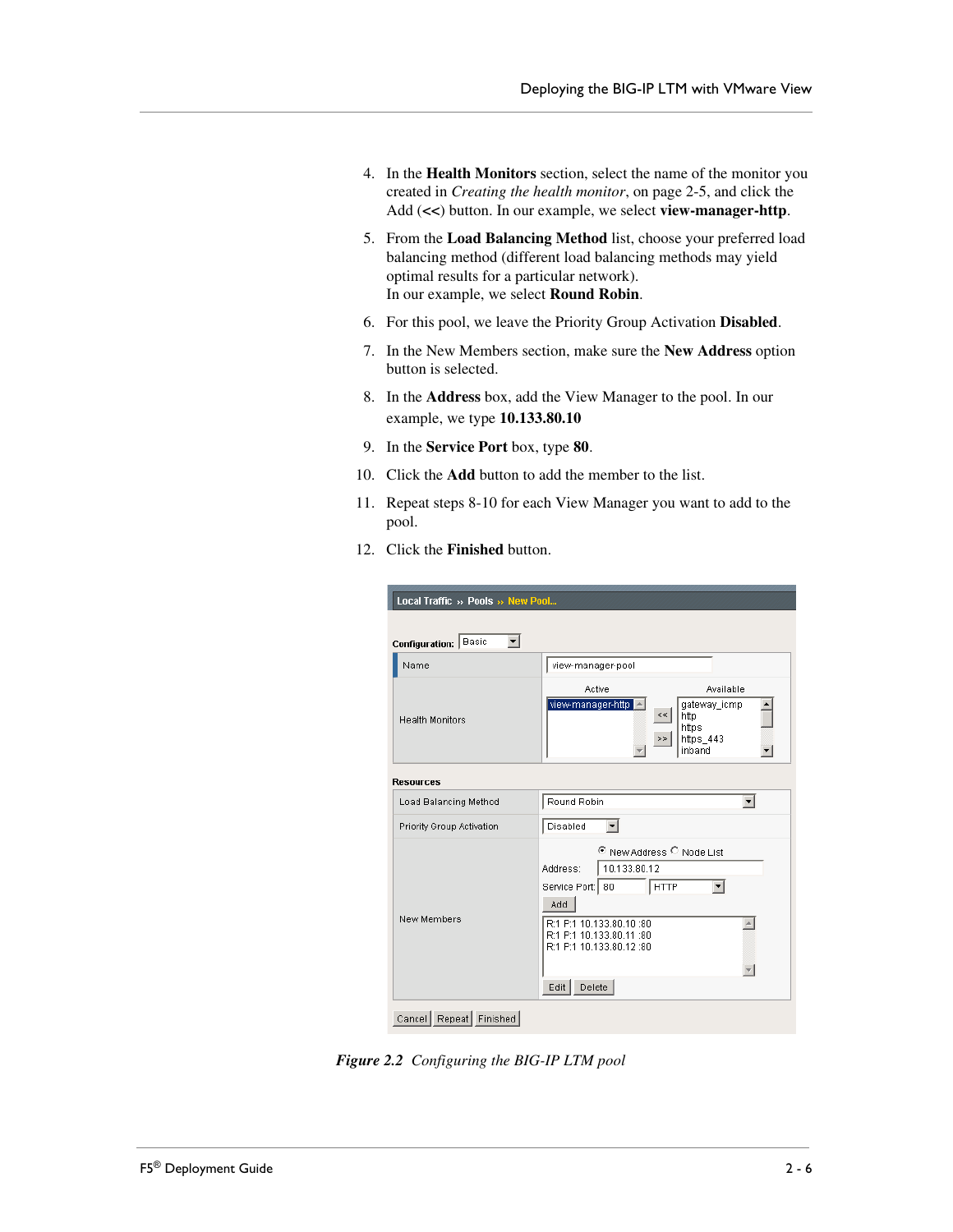# <span id="page-31-0"></span>Creating the Universal Inspection Engine persistence iRule

Using the following iRule, the BIG-IP LTM is able to direct traffic with greater precision resulting in a more uniform load distribution on the connection servers. Using the Universal Inspection Engine (UIE), the iRule looks for session information so that the BIG-IP LTM can persist the connections to the proper nodes. The View clients first use the session information in a cookie, and then use it as an URI argument when the tunnel is opened. The first response from the server contains a JSESSIONID cookie. The iRule enters that session ID into the connection table and upon further client requests looks for the information in a cookie or in the URI.

#### **Important**

*For the following iRule to function correctly, you must be using the BIG-IP LTM system to offload SSL transactions from the View implementation, as described in this deployment guide.*

#### **To create the persistence iRule**

- 1. On the Main tab, expand **Local Traffic**, and then click **iRules**.
- 2. Click the **Create** button.
- 3. In the Name box, type a name for this rule. In our example, we type **view-jsessionid**.
- 4. In the Definition box, type the following iRule, omitting the line numbers.

```
1
2
3
4
5
6
7
8
9
10
11
12
13
14
15
16
17
18
19
20
21
22
23
 # log local0. "Member [LB::server addr]"
24
   when HTTP_REQUEST {
      if { [HTTP::cookie exists "JSESSIONID"] } {
         # log local0. "Client [IP::client_addr] sent cookie [HTTP::cookie "JSESSIONID"]"
         set jsess_id [string range [HTTP::cookie "JSESSIONID"] 0 31]
         persist uie $jsess_id
         # log local0. "uie persist $jsess_id"
       } else {
         # log local0. "no JSESSIONID cookie, looking for tunnel ID"
         set jsess [findstr [HTTP::uri] "tunnel?" 7]
         if { $jsess != "" } {
           # log local0. "uie persist for tunnel $jsess"
           persist uie $jsess
         }
       }
      }
      when HTTP_RESPONSE {
       if { [HTTP::cookie exists "JSESSIONID"] } {
         persist add uie [HTTP::cookie "JSESSIONID"]
         # log local0. "persist add uie [HTTP::cookie "JSESSIONID"] server: [IP::server_addr] client: [IP::client_addr]"
      }
      }
      # when LB_SELECTED {
     # }
```
5. Click the **Finished** button.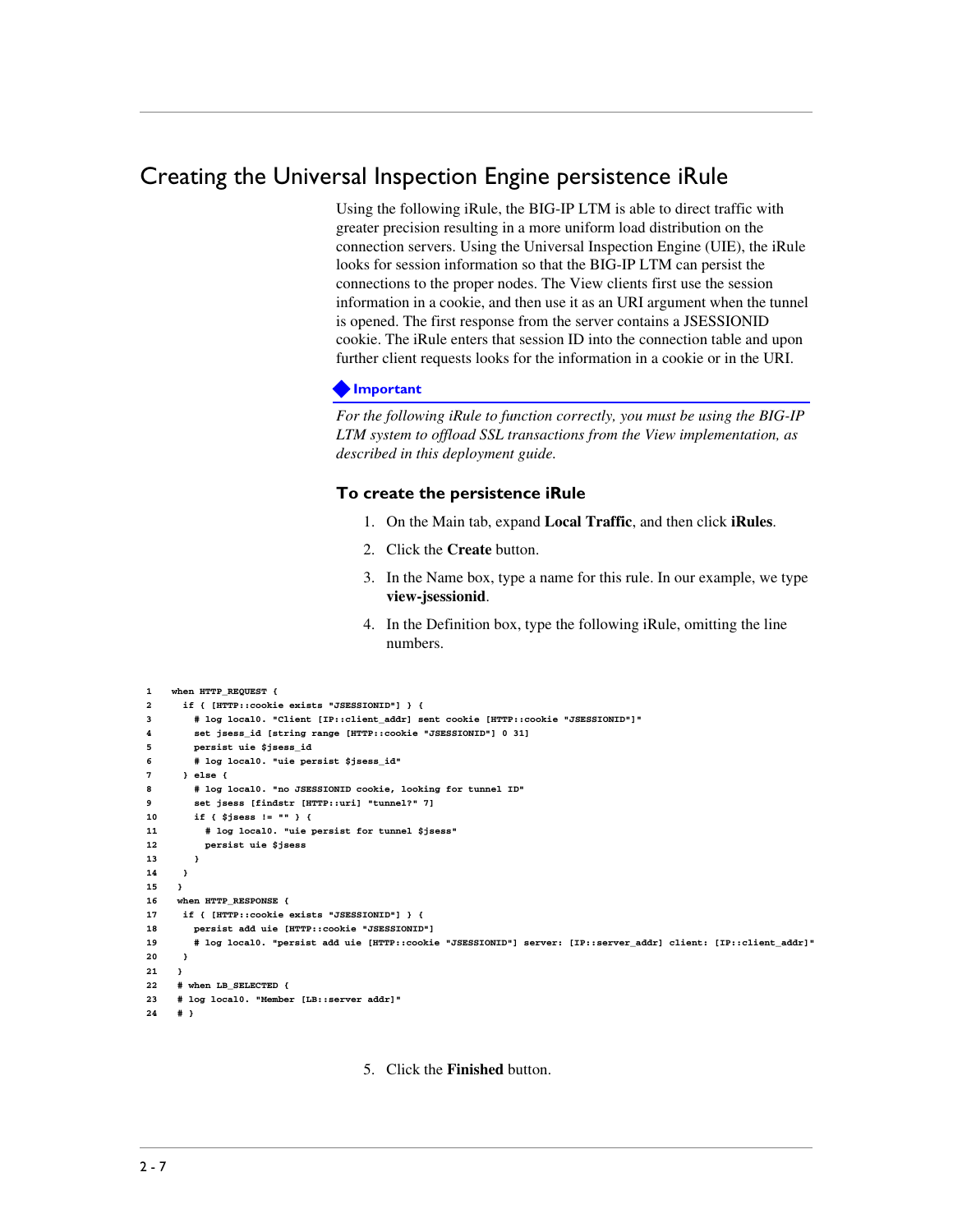

*The preceding iRule contains logging statements that are commented out. If you want to enable logging, simply remove the comment (#) from the code.*

| <b>Properties</b> |                                                                                                                                                                                                                                                                                                                                                                                                                                                                                                                                                                                                                                                                                                                                                                                                                                                                |  |
|-------------------|----------------------------------------------------------------------------------------------------------------------------------------------------------------------------------------------------------------------------------------------------------------------------------------------------------------------------------------------------------------------------------------------------------------------------------------------------------------------------------------------------------------------------------------------------------------------------------------------------------------------------------------------------------------------------------------------------------------------------------------------------------------------------------------------------------------------------------------------------------------|--|
| Name              | view-jsessionid                                                                                                                                                                                                                                                                                                                                                                                                                                                                                                                                                                                                                                                                                                                                                                                                                                                |  |
| Definition        | when HTTP REQUEST {<br>if { [HTTP::cookie exists "JSESSIONID"] } {<br># log local0. "Client [IP::client addr] sent cookie<br>[HTTP::cookie "JSESSIONID"]"<br>set jsess id [string range [HTTP::cookie "JSESSIONID"] 0 31]<br>persist uie \$jsess id<br># log local0. "uie persist \$jsess id"<br>$\}$ else $\{$<br># log local0. "no JSESSIONID cookie, looking for tunnel ID"<br>set jsess [findstr [HTTP::uri] "tunnel?" 7]<br>if { $$jsess != "" }$ } {<br># log local0. "uie persist for tunnel \$jsess"<br>persist uie \$jsess<br>when HTTP RESPONSE {<br>if { [HTTP::cookie exists "JSESSIONID"] } {<br>persist add uie [HTTP::cookie "JSESSIONID"]<br># log local0. "persist add uie [HTTP::cookie "JSESSIONID"]<br>server: [IP::server addr] client: [IP::client addr]"<br>$\#$ when LB SELECTED {<br># log local0. "Member [LB::server addr]"<br>ו #∥ |  |
|                   | ■ Extend Text Area<br>Mrap Text                                                                                                                                                                                                                                                                                                                                                                                                                                                                                                                                                                                                                                                                                                                                                                                                                                |  |

*Figure 2.3 Configuring the persistence iRule on the BIG-IP LTM system*

# <span id="page-32-0"></span>Using SSL certificates and keys

Before you can enable the BIG-IP LTM system to act as an SSL proxy, you must install a SSL certificate on the virtual server that you wish to use for client connections to the BIG-IP LTM device. For this deployment guide, we assume that you already have obtained an SSL certificate, but it is not yet installed on the BIG-IP LTM system. For information on generating certificates, or using the BIG-IP LTM to generate a request for a new certificate and key from a certificate authority, see the **Managing SSL Traffic** chapter in the *Configuration Guide for Local Traffic Management*.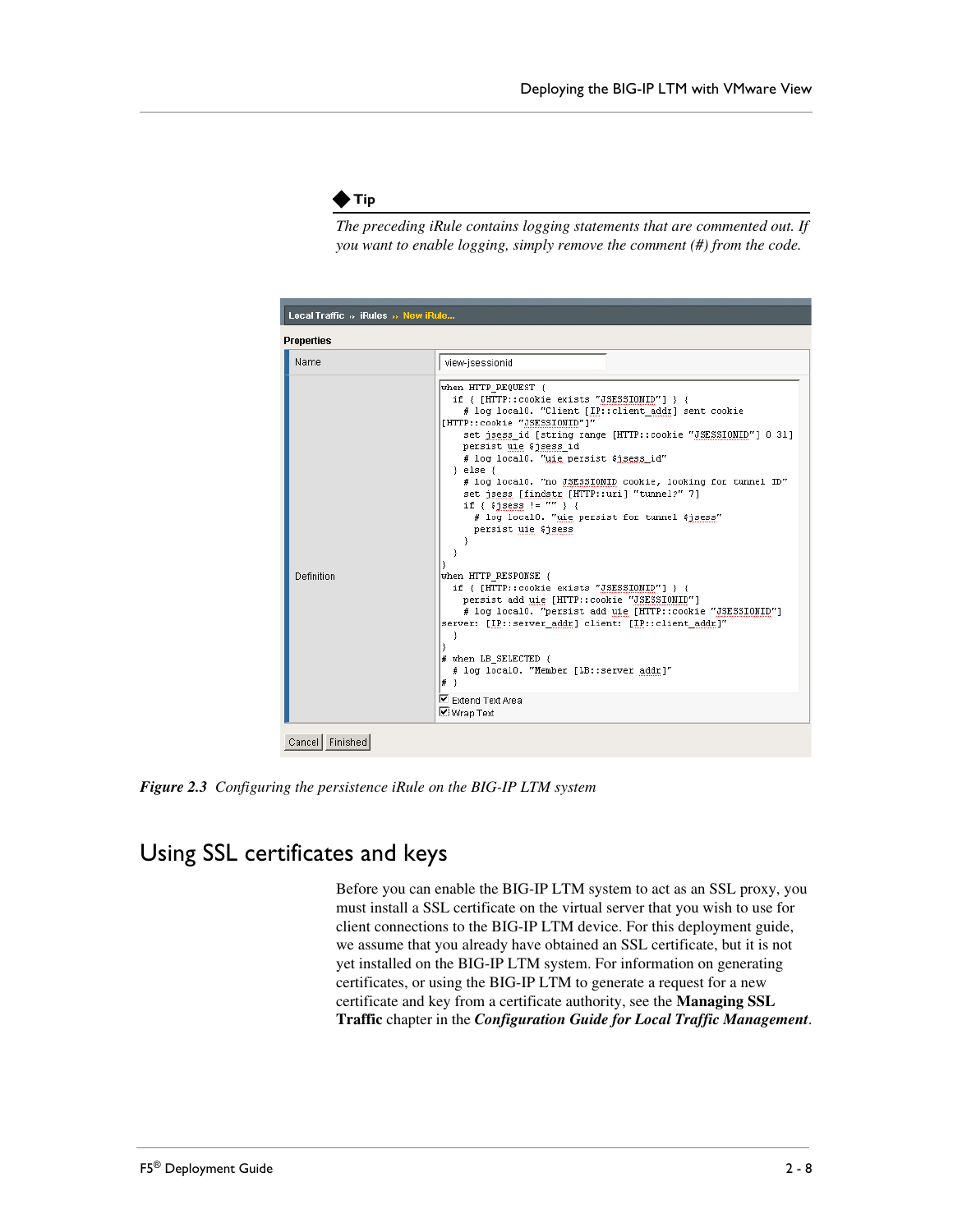## Importing keys and certificates

Once you have obtained a certificate, you can import this certificate into the BIG-IP LTM system using the Configuration utility. By importing a certificate or archive into the Configuration utility, you ease the task of managing that certificate or archive. You can use the Import SSL Certificates and Keys screen only when the certificate you are importing is in Privacy Enhanced Mail (PEM) format.

#### **To import a key or certificate**

- 1. On the Main tab, expand **Local Traffic**.
- 2. Click **SSL Certificates**. The list of existing certificates displays.
- 3. In the upper right corner of the screen, click **Import**.
- 4. From the **Import Type** list, select the type of import (Certificate or Key).
- 5. In the **Certificate** (or **Key**) **Name** box, type a unique name for the certificate or key.
- 6. In the **Certificate** (or **Key**) **Source** box, choose to either upload the file or paste the text.
- 7. Click **Import**.
- 8. If you imported the certificate, repeat this procedure for the key.

# <span id="page-33-0"></span>Creating BIG-IP LTM profiles

The next task is to create the profiles. A *profile* is an object that contains user-configurable settings for controlling the behavior of a particular type of network traffic, such as HTTP connections. Using profiles enhances your control over managing network traffic, and makes traffic-management tasks easier and more efficient.

Although it is possible to use the default profiles, we strongly recommend you create new profiles based on the default parent profiles, even if you do not change any of the settings initially. Creating new profiles allows you to easily modify the profile settings specific to this deployment, and ensures you do not accidentally overwrite the default profile.

## Creating an HTTP profile

The first new profile we create is an HTTP profile. The HTTP profile contains numerous configuration options for how the BIG-IP LTM system handles HTTP traffic. In this example, we use the **http-lan-optimized-caching** parent profile.

#### **To create a new HTTP profile**

1. On the Main tab, expand **Local Traffic**, and then click **Profiles**. The HTTP Profiles screen opens.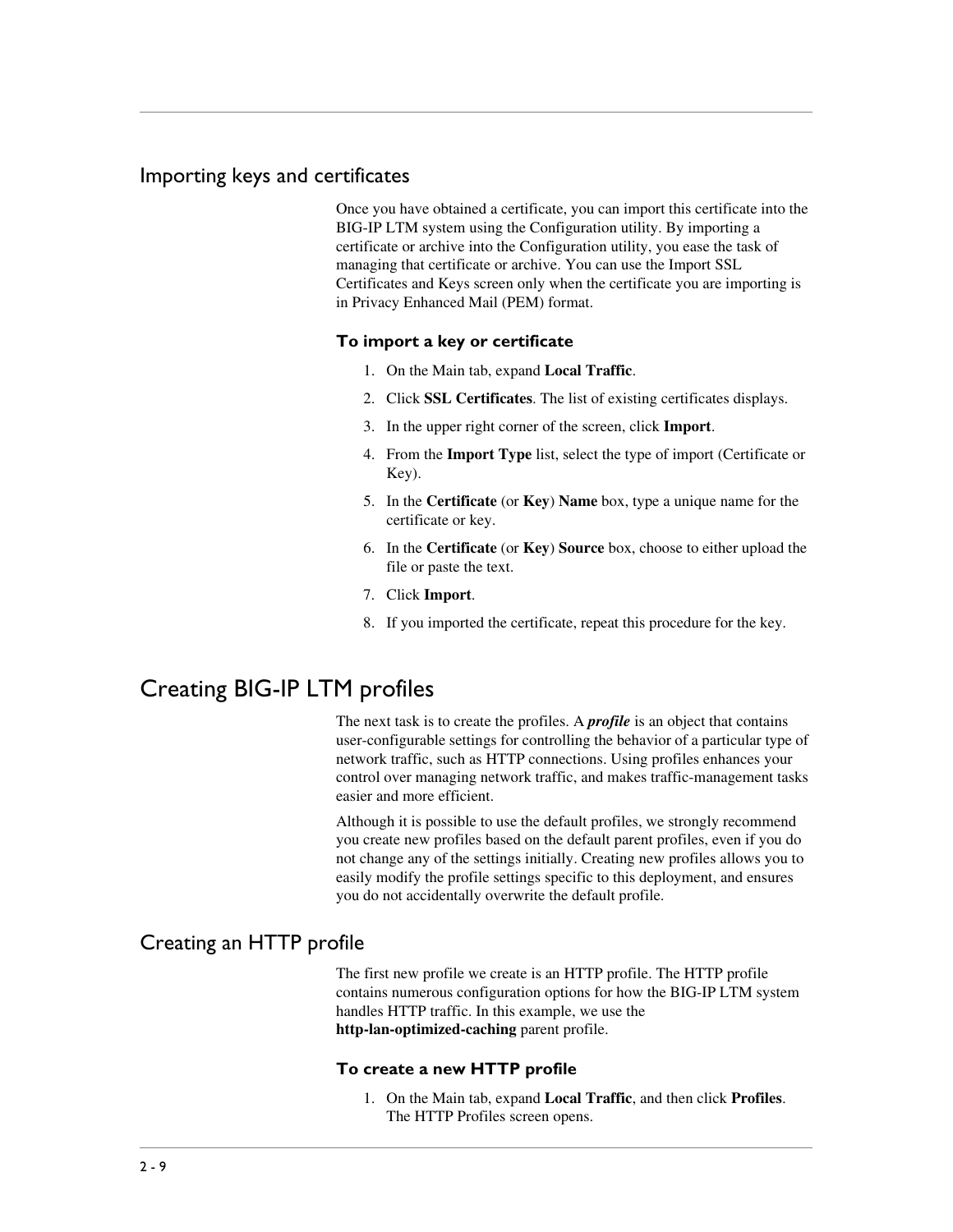- 2. In the upper right portion of the screen, click the **Create** button. The New HTTP Profile screen opens.
- 3. In the **Name** box, type a name for this profile. In our example, we type **view-http**.
- 4. From the **Parent Profile** list, select **http-lan-optimized-caching**. The profile settings appear.
- 5. Modify any of the other settings as applicable for your network. In our example, we leave the settings at their default levels.
- 6. Click the **Finished** button.

### Creating the TCP profiles

The next task is to create the TCP profiles. We recommend creating one TCP profile using the **tcp-lan-optimized** parent. If your configuration uses various WAN links and your users are widely distributed, you should also create a second profile that uses **tcp-wan-optimized** as the parent profile. If all of your users are accessing the BIG-IP LTM over a LAN, you only need to create the LAN optimized profile.

### Creating the LAN optimized TCP profile

The first TCP profile we create is the LAN optimized profile.

#### **To create a new TCP profile**

- 1. On the Main tab, expand **Local Traffic**, and then click **Profiles**. The HTTP Profiles screen opens.
- 2. On the Menu bar, from the **Protocol** menu, click **tcp**.
- 3. In the upper right portion of the screen, click the **Create** button.
- 4. In the **Name** box, type a name for this profile. In our example, we type **view-lan-opt**.
- 5. From the **Parent Profile** list, select **tcp-lan-optimized**.
- 6. Modify any of the settings as applicable for your network. In our example, we leave the settings at their default levels.
- 7. Click the **Finished** button.

#### Creating the WAN optimized TCP profile

Now we create is the WAN optimized TCP profile.

#### **To create a new TCP profile**

- 1. On the Main tab, expand **Local Traffic**, and then click **Profiles**.
- 2. On the Menu bar, from the **Protocol** menu, click **tcp**.
- 3. In the upper right portion of the screen, click the **Create** button.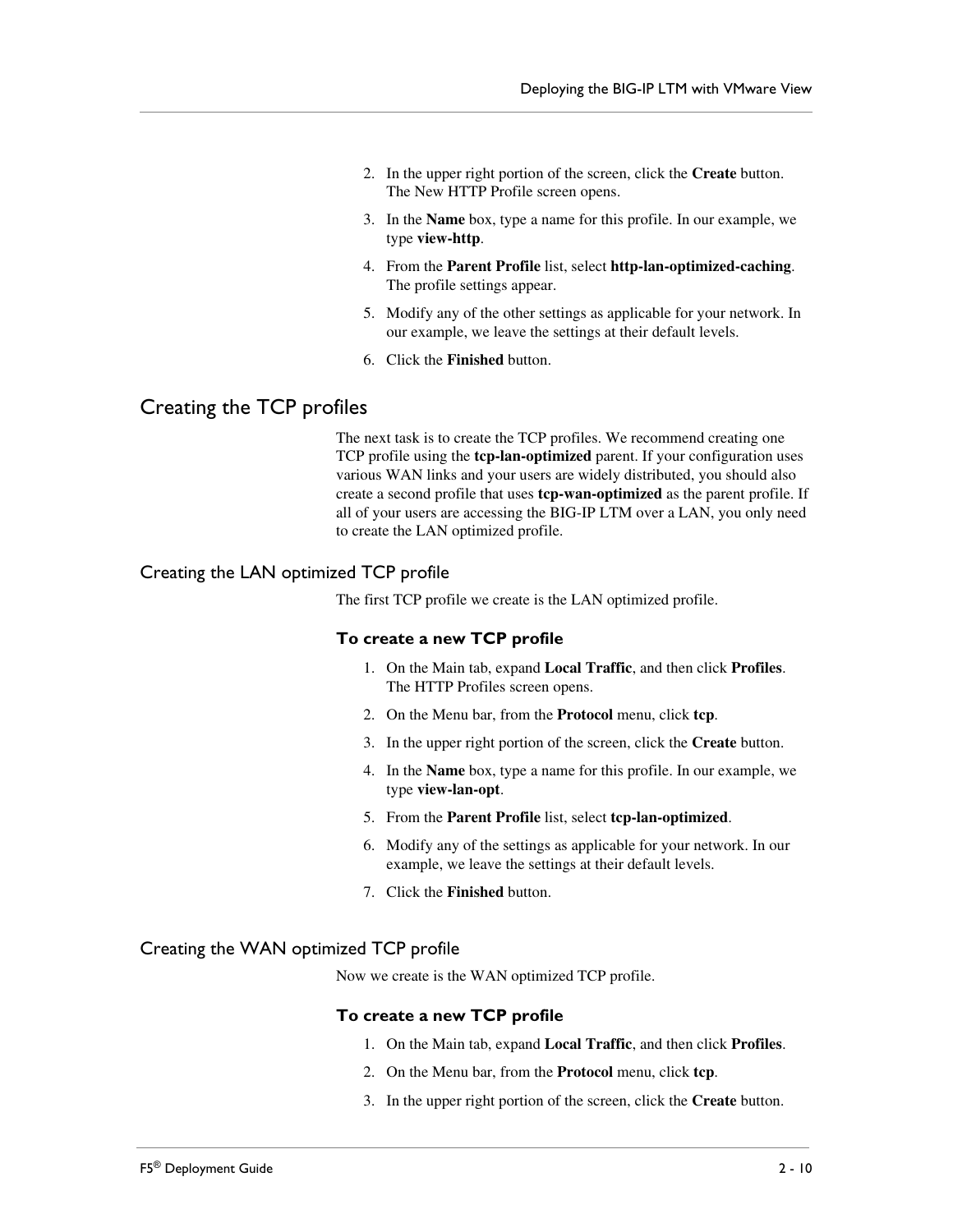- 4. In the **Name** box, type a name. We type **view-wan-opt**.
- 5. From the **Parent Profile** list, select **tcp-wan-optimized**.
- 6. Modify any of the settings as applicable for your network. In our example, we leave the settings at their default levels.
- 7. Click the **Finished** button.

## Creating the UIE persistence profile

The next profile we create is the persistence profile. This profile references the Universal Inspection Engine iRule you created earlier in this guide.

#### **To create a persistence profile**

- 1. On the Main tab, expand **Local Traffic**, and then click **Profiles**.
- 2. On the Menu bar, click **Persistence**.
- 3. Click the **Create** button. The New Persistence Profile screen opens.
- 4. In the **Name** box, type a name for this profile. In our example, we type **view-persist**.
- 5. From the **Persistence Type** list, select **Universal**.
- 6. In the **iRule** row, check the **Custom** box. From the iRule list, select the name of the iRule you created in *[Creating the Universal](#page-31-0)  [Inspection Engine persistence iRule](#page-31-0)*, on page 2-7. In our example, we select **view-jsessionid**.
- 7. Modify any of the settings as applicable for your network. In our example, we leave the settings at their default levels.
- 8. Click the **Finished** button.

| Local Traffic » Profiles: Persistence » New Persistence Profile |                                                |  |  |  |
|-----------------------------------------------------------------|------------------------------------------------|--|--|--|
| <b>General Properties</b>                                       |                                                |  |  |  |
| Name                                                            | view-persist                                   |  |  |  |
| Persistence Type                                                | Universal                                      |  |  |  |
| Parent Profile                                                  | universal $\blacktriangledown$                 |  |  |  |
| Custom $\square$<br>Configuration                               |                                                |  |  |  |
| Match Across Services                                           | г<br>┍                                         |  |  |  |
| Match Across Virtual Servers                                    | г                                              |  |  |  |
| Match Across Pools                                              | г                                              |  |  |  |
| iRule                                                           | ⊽<br>view-jsessionid                           |  |  |  |
| Timeout                                                         | Specify $\blacktriangledown$<br>180<br>seconds |  |  |  |
| Override Connection Limit                                       | г<br>□                                         |  |  |  |
| Repeat<br>Finished<br>Cancel                                    |                                                |  |  |  |

*Figure 2.4 Creating the persistence profile*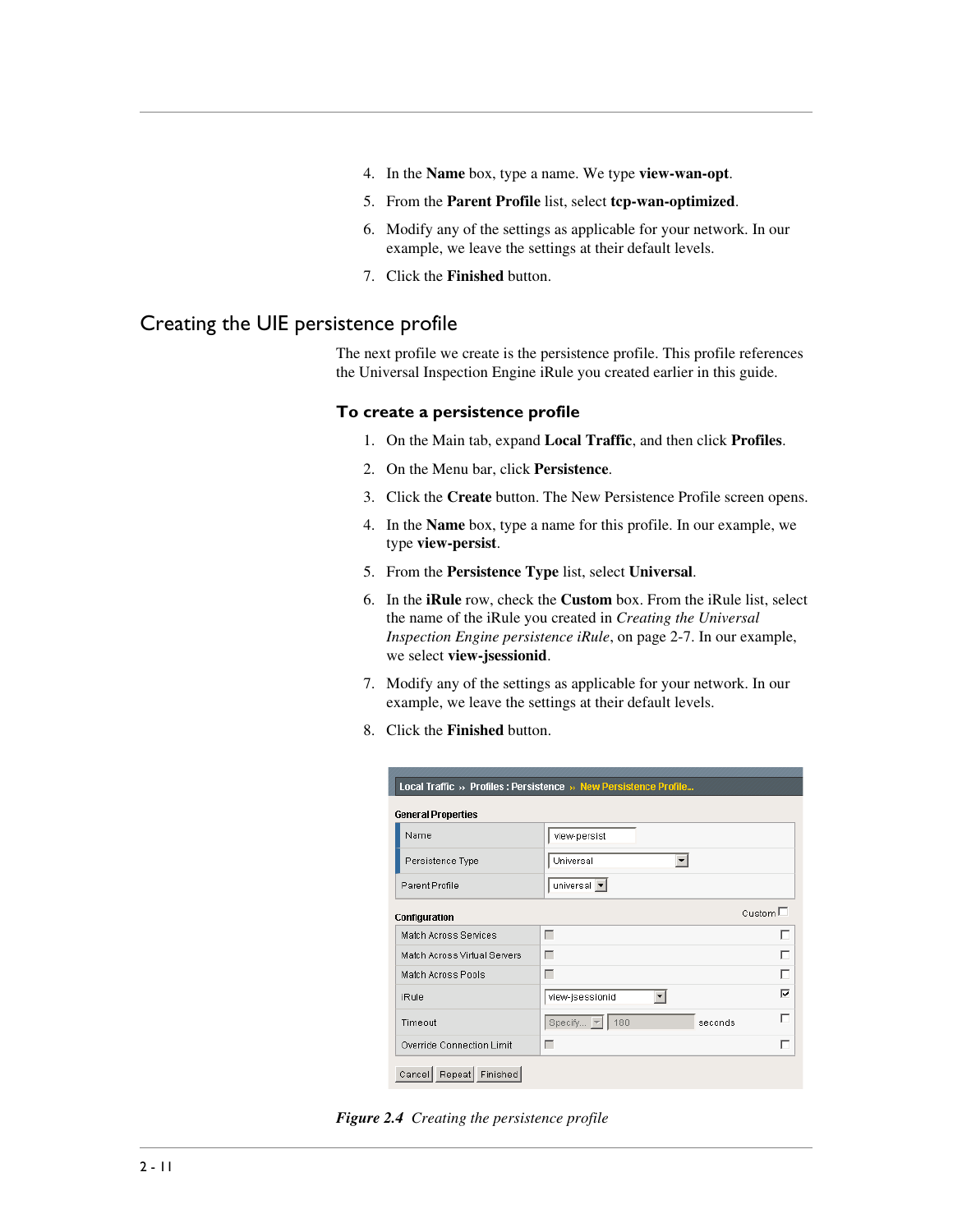## Creating a OneConnect profile

The next profile we create is a OneConnect profile. With OneConnect enabled, client requests can use existing, server-side connections, thus reducing the number of server-side connections that a server must open to service those requests. For more information on OneConnect, see the BIG-IP LTM documentation.

In our example, we leave all the options at their default settings. You can configure these options as appropriate for your network.

#### **To create a new OneConnect profile**

- 1. On the Main tab, expand **Local Traffic**, and then click **Profiles**. The HTTP Profiles screen opens.
- 2. On the Menu bar, from the **Other** menu, click **OneConnect**. The Persistence Profiles screen opens.
- 3. In the upper right portion of the screen, click the **Create** button. The New HTTP Profile screen opens.
- 4. In the **Name** box, type a name for this profile. In our example, we type **view-oneconnect**.
- 5. From the **Parent Profile** list, ensure that **oneconnect** is selected.
- 6. Modify any of the other settings as applicable for your network. In our example, we leave the settings at their default levels.
- 7. Click the **Finished** button.

### Creating a Client SSL profile

The next step in this configuration is to create a Client SSL profile. This profile contains the SSL certificate and Key information for offloading the SSL traffic.

To create a new Client SSL profile based on the default profile

- 1. On the Main tab, expand **Local Traffic**.
- 2. Click **Profiles**. The HTTP Profiles screen opens.
- 3. On the Menu bar, from the SSL menu, select **Client**. The Client SSL Profiles screen opens.
- 4. In the upper right portion of the screen, click the **Create** button. The New Client SSL Profile screen opens.
- 5. In the **Name** box, type a name for this profile. In our example, we type **view-clientssl**.
- 6. In the Configuration section, check the **Certificate** and **Key Custom** boxes.
- 7. From the **Certificate** list, select the name of the Certificate you imported in the *Importing keys and certificates* section.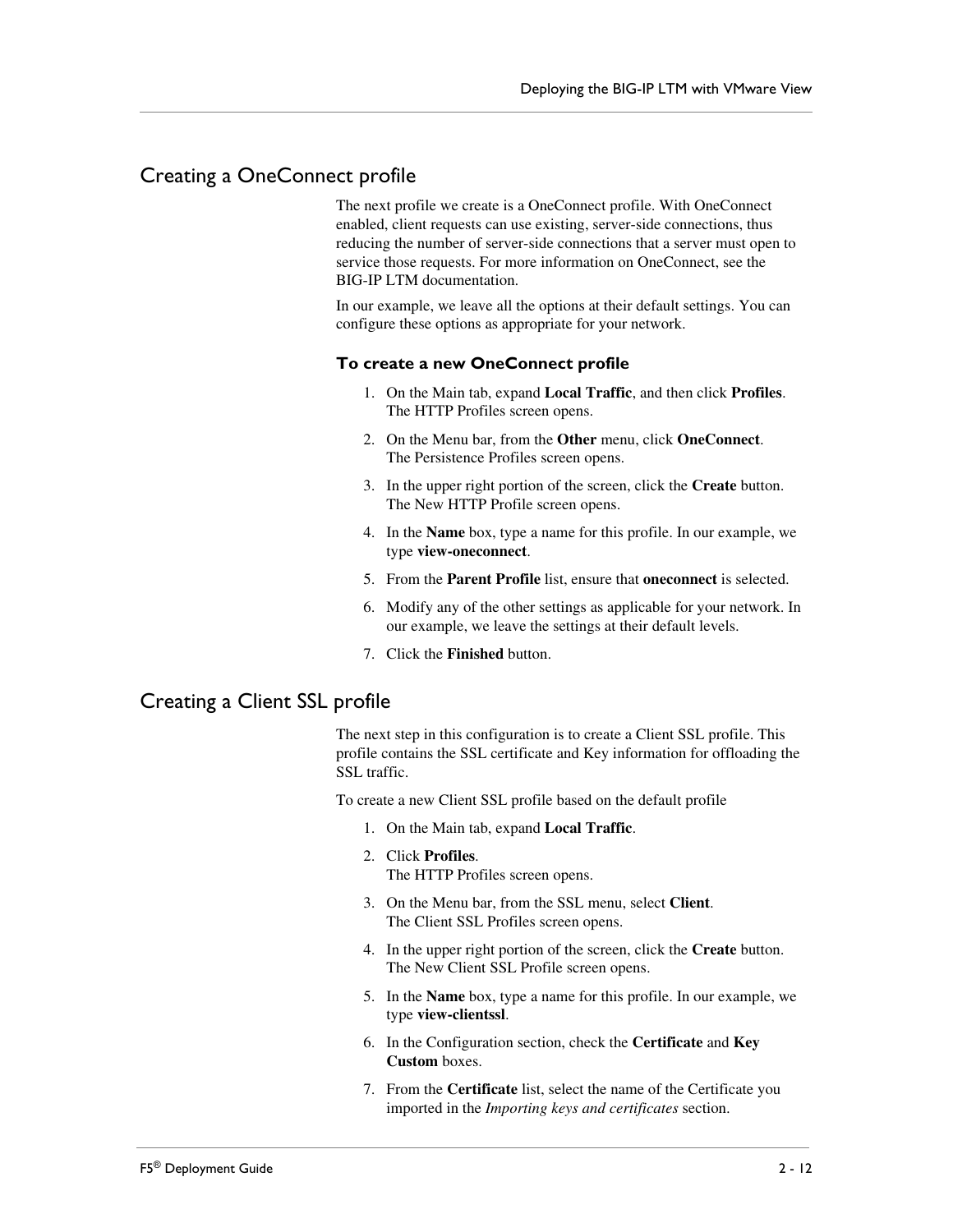- 8. From the **Key** list, select the key you imported in the *Importing keys and certificates* section.
- 9. Click the **Finished** button.

## <span id="page-37-1"></span><span id="page-37-0"></span>Creating the virtual server

Next, we configure a virtual server that references the profiles and pool you created in the preceding procedures.

#### **To create the virtual server**

- 1. On the Main tab, expand **Local Traffic**, and then click **Virtual Servers**. The Virtual Servers screen opens.
- 2. In the upper right portion of the screen, click the **Create** button. The New Virtual Server screen opens.
- 3. In the **Name** box, type a name for this virtual server. In our example, we type **view-virtual**.
- 4. In the **Destination** section, select the **Host** option button.
- 5. In the **Address** box, type the IP address of this virtual server. In our example, we use **10.133.81.10**.
- 6. In the **Service Port** box, type **443**, or select **HTTPS** from the list.

| Local Traffic » Virtual Servers : Virtual Server List » New Virtual Server |                                                 |  |
|----------------------------------------------------------------------------|-------------------------------------------------|--|
| <b>General Properties</b>                                                  |                                                 |  |
| <b>Name</b>                                                                | view-virtual                                    |  |
| Destination                                                                | Type: ● Host ○ Network<br>Address: 10.133.81.10 |  |
| Service Port                                                               | <b>HTTPS</b><br>443                             |  |
| State                                                                      | Enabled                                         |  |

*Figure 2.5 Configuring the virtual server properties*

- 7. From the Configuration list, select **Advanced**. The Advanced configuration options appear.
- 8. Leave the **Type** list at the default setting: **Standard**.
- 9. From the **Protocol Profile (Client)** list select the profile you created in *Creating the WAN optimized TCP profile*, on page 2-10. In our example, we select **view-wan-opt**.
- 10. From the **Protocol Profile (Server)** list, select the profile you created in *Creating the UIE persistence profile*, on page 2-11. In our example, we select **view-lan-opt**.